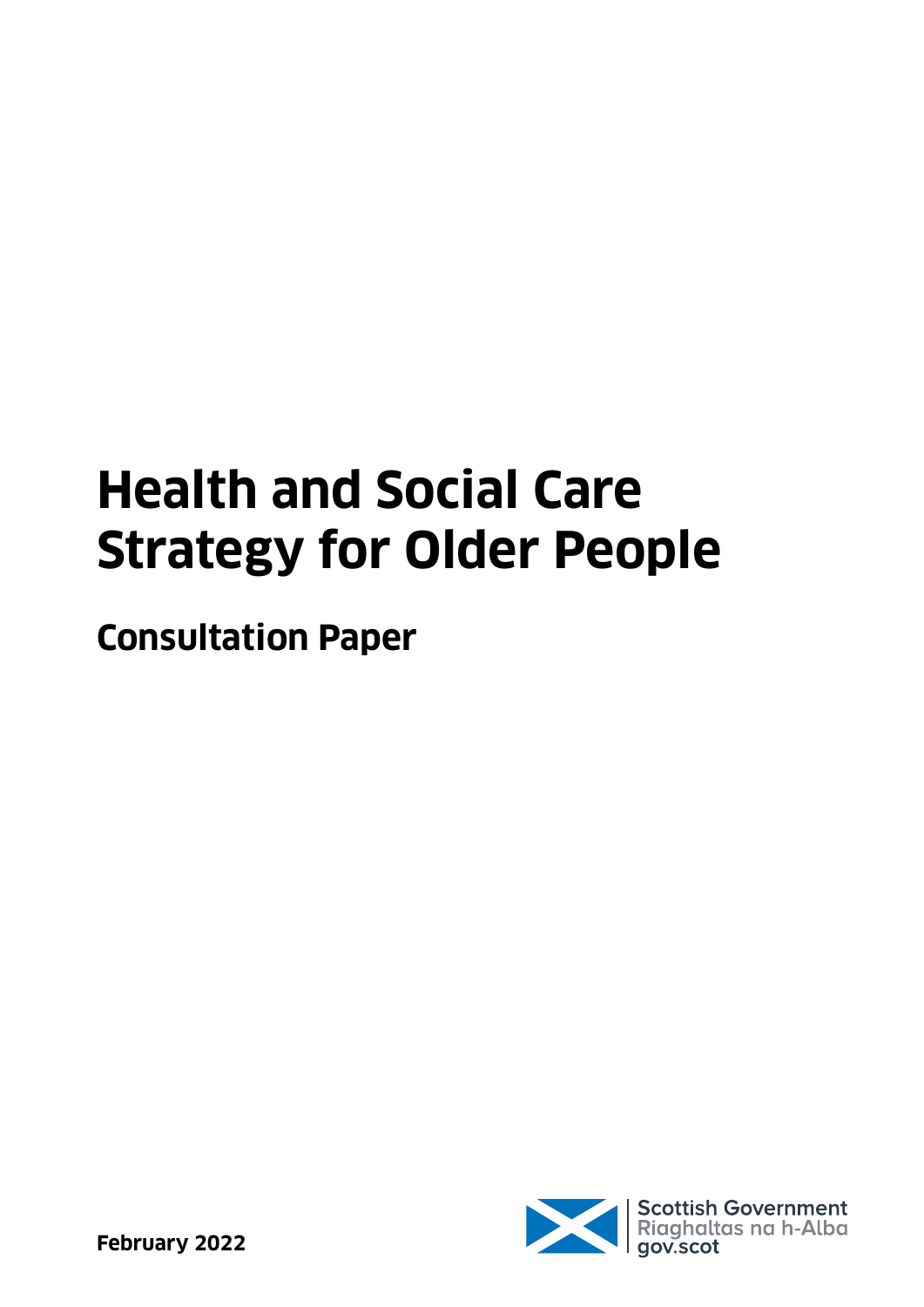### **Contents**

- **1. Ministerial Foreword**
- **2. Background**
- **3. Context**
- **4. Engagement**

#### **5. What you have told us and where we need your help**

- Place and Wellbeing
- Preventative and Proactive Care
- Integrated Planned Care
- Integrated Unscheduled Care

#### **6. Next steps and How to Respond**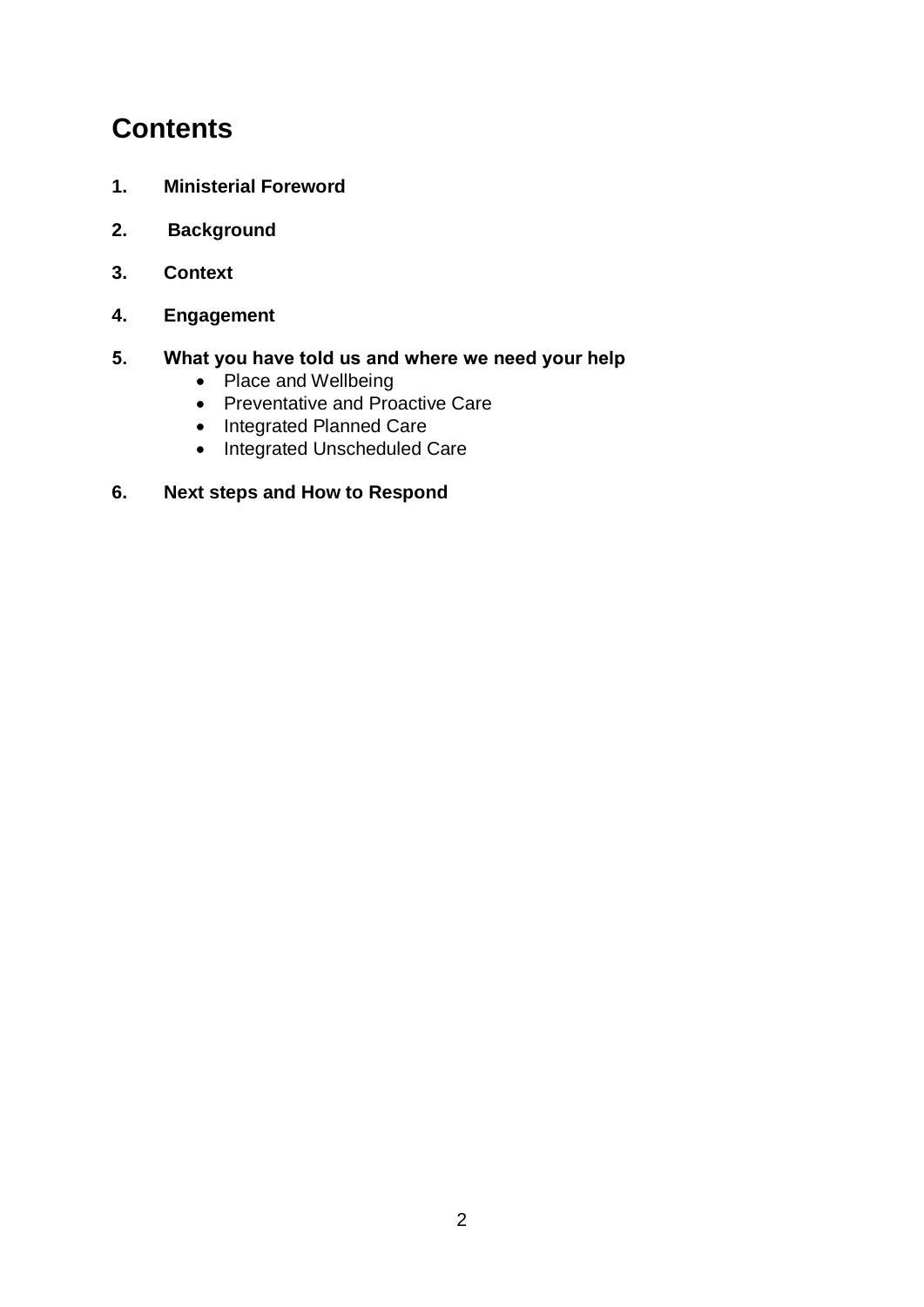#### **1. Ministerial Foreword**



As the Cabinet Secretary for Health and Social Care and Minister for Equalities and Older People, we are proud to launch this consultation which seeks views on a health and social care strategy for older people.

Following our Statement of Intent published in March 2021, we have engaged with a wide range of older people to get their views

on their health and social care services, how these have been affected by the COVID-19 Pandemic and how these services could improve, to better meet the needs of our ageing population.

The importance of health and social care of older people has never been more urgent – with a quarter of Scotland's population projected to be aged 65 years and over by mid-2043, and the impact that the pandemic has had on older people. This has brought to light the inequalities that many older people face in being able to access a wide range of support services, allowing them to maintain their health and wellbeing and help prevent social isolation and frailty, which can then lead to falls and ill health.

Our framework 'A Fairer Scotland for Older People' recognised that remaining active and engaged in communities is a clear priority for older people, that chronic loneliness is harmful to mental and physical health, and that tackling social isolation and loneliness is fundamental to a thriving older age.

We were clear in our Statement of Intent that our Strategy would be co-produced with older people, and we would like to thank those who took part in our engagement events in the autumn of 2021. Your frank, open and honest views and opinions have been used to form this consultation paper. However, this is just the beginning of our engagement, and we are keen to hear from a wider range of older people and the organisations that support them during this consultation period. We will meet with as many of you as we can, and we want to hear from you on the issues raised in the consultation, as well as any other comments you have. This is your opportunity to influence and form the health and social care services which serve you, to ensure that they meet your needs. We want to hear from older people from all backgrounds, from all areas of Scotland, understanding that health and social care services must be developed and adapted to meet the needs of its local population.

We also want to hear from the wide range of clinicians and health professionals who provide this care – ensuring that we provide integrated care for all older people, no matter where in Scotland they live.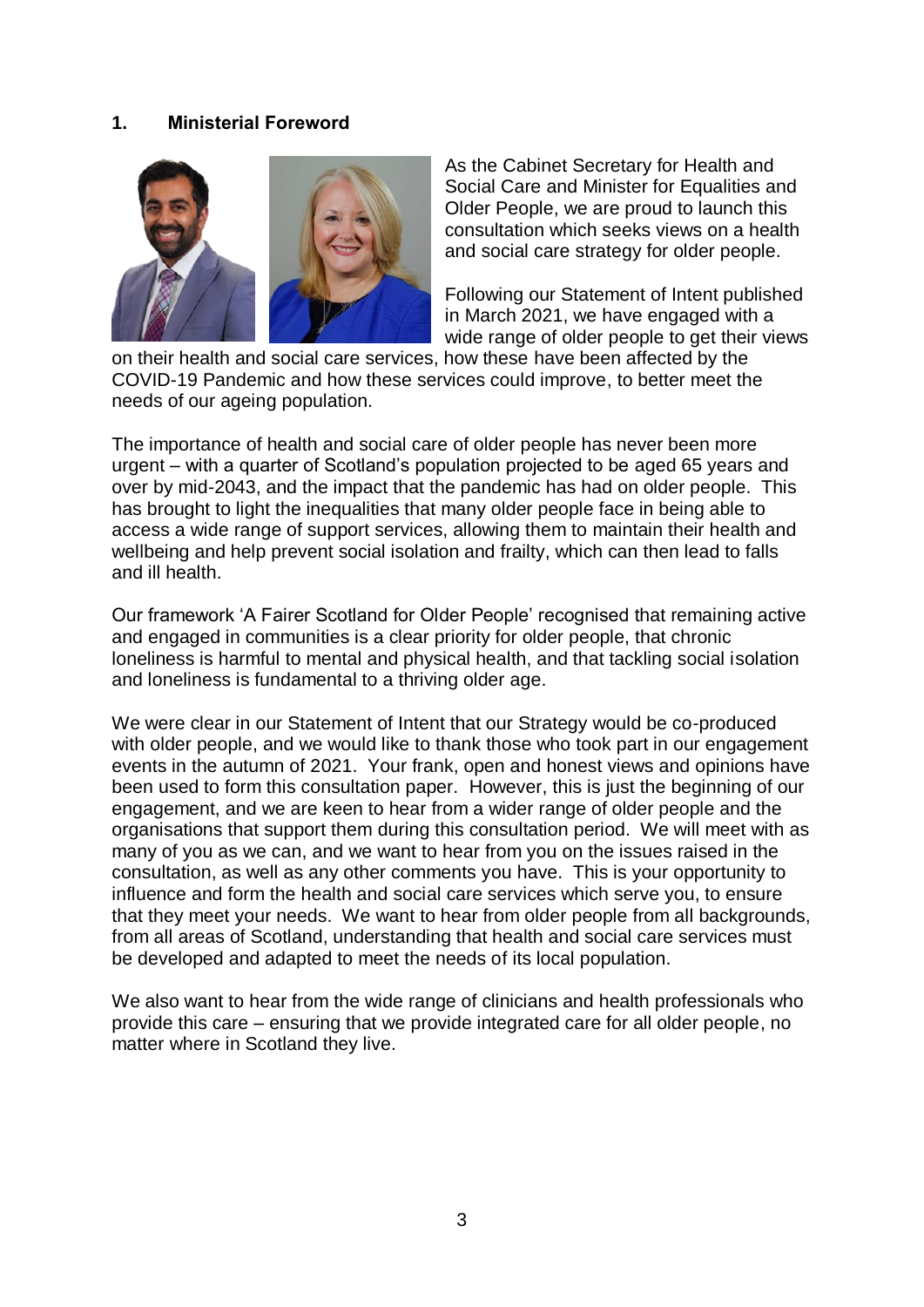As we undertake the work to co-produce a Health and Social Care Strategy for older people, we will ensure that health and social care services are designed around the needs of older people, allowing them to enjoy a high quality of life, so they can live actively and independently in their own homes and communities for as long as they wish, and make Scotland the best place in the world to grow older.

Humza Yousaf **Christina McKelvie** Social Care

Christina Mckelvie

Cabinet Secretary for Health and Minister for Equalities and Older People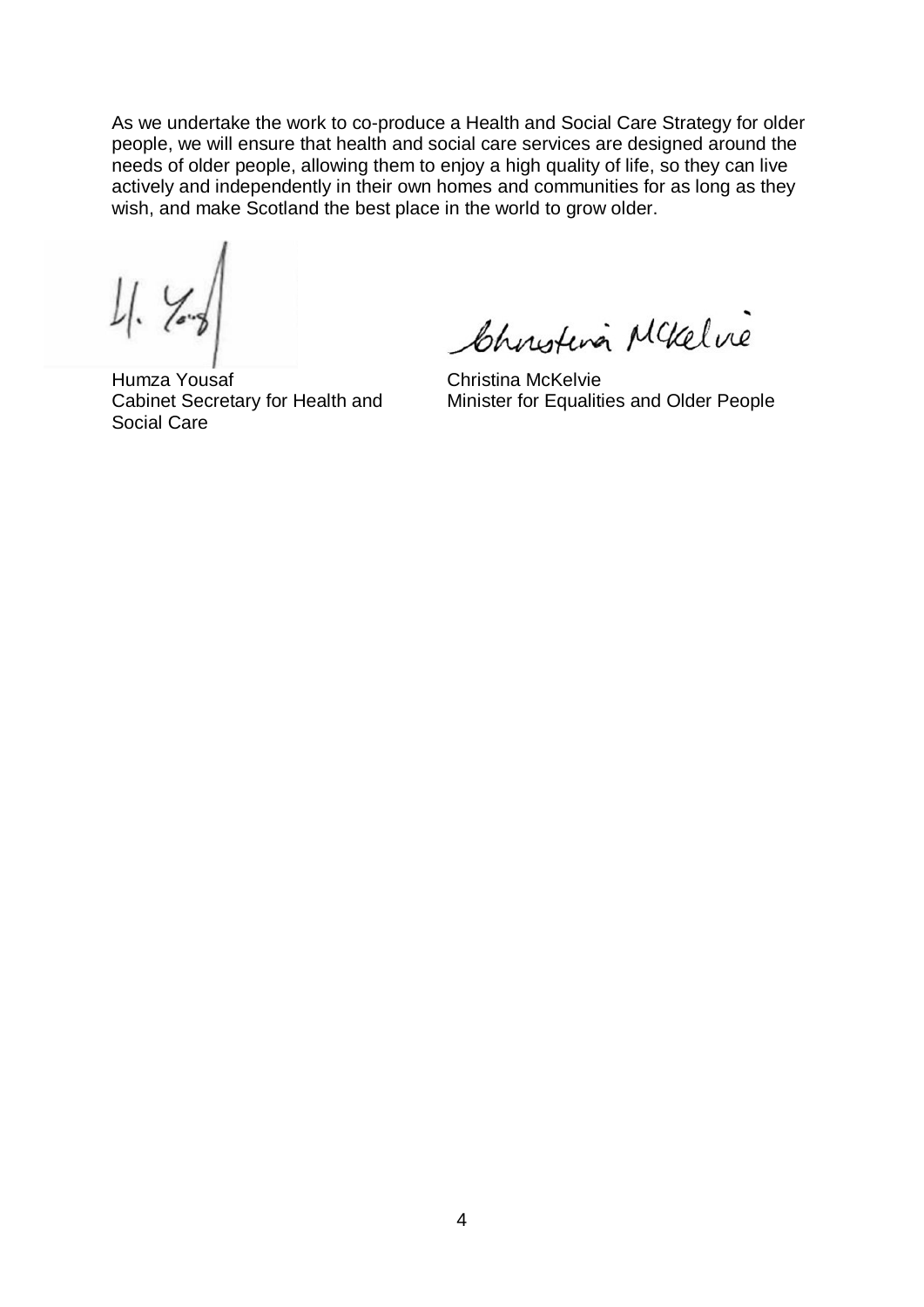#### **2. Background**

2.1 The Scottish population is ageing and in 2020, there were an estimated one million Scotland residents aged sixty-five years or older. By 2040, this will rise to an estimated 1.4 million, or 25% of our population<sup>1</sup>. Old age offers great opportunities for us as individuals, for communities, for society and for our economy. Older people provide a valuable contribution to our society through employment, spending, volunteering and often through unpaid caring.

2.2 However, older age can bring disadvantage too. Currently in Scotland people aged over 70 years live with an average of three chronic health conditions<sup>23</sup>. People aged 65 years and over account for 70% of emergency admissions to hospitals. Over time, older people are taking a greater number of medications, attending more healthcare appointments and being admitted to hospital more often and despite all this, are experiencing poorer health and more delays in discharge than younger people.

2.3 Scotland must adapt to our increasingly older population and ensure that older people are afforded the opportunity to age well and be resilient. Allowing them to live and die well, in the way they would like to, by listening to and respecting their wishes. We need to address inequalities in this age group and support those most in need, no matter where they live.

2.4 The COVID-19 Pandemic has shone a spotlight on older people, who were amongst the worst affected by the virus in society. In fact, 73.3% or almost three quarters of those currently on the Covid highest risk list are 55 years of age or over<sup>4</sup>. As we rebuild and remobilise the NHS in Scotland, we have a significant opportunity to ensure that older people are placed at the centre of that recovery and focus on a preventative, joined up approach to healthy ageing in older people.

2.5 It is clear that many older people's health and social care services need to adapt now to ensure that health and social care services can adapt to the increasing ageing population and the complex health care needs that older people can have.

2.6 In March 2021, we published our [Statement of Intent,](https://apsgrouplimited-my.sharepoint.com/personal/keith_jardine_theapsgroup_com/Documents/Health%20and%20social%20care%20for%20older%20people:%20statement%20of%20intent%20-%20gov.scot%20(www.gov.scot)) setting out our plan to develop a new integrated health and social care strategy for older people. We committed to developing the strategy with older people, and the people and organisations which support them.

2.7 This strategy will build on the work which has already been undertaken across Scotland to deliver integrated, person centred health and social care for older people, address gaps, and develop any new priorities from emerging areas of work from, for example, the impact of Coronavirus (COVID-19).

<sup>1</sup> <sup>1</sup> [Projected Population of Scotland \(2018-based\) | National Records of Scotland \(nrscotland.gov.uk\)](https://www.nrscotland.gov.uk/statistics-and-data/statistics/statistics-by-theme/population/population-projections/population-projections-scotland/2018-based)

<sup>&</sup>lt;sup>2</sup> Barnett K et al. Epidemiology of multi-morbidity and implication for health care, research, and medical education: a cross-sectional study. Lancet 2012;380:37-43

<sup>&</sup>lt;sup>3</sup> Guthrie, B. et al. The rising tide of polypharmacy and drug-drug interactions: population database analysis 1995–2010. BMC Med 13, 74 (2015).

<sup>&</sup>lt;sup>4</sup> [COVID-19 Statistical Report -](https://publichealthscotland.scot/publications/covid-19-statistical-report/covid-19-statistical-report-27-october-2021/) 27 October 2021 - COVID-19 statistical report - Publications - Public [Health Scotland](https://publichealthscotland.scot/publications/covid-19-statistical-report/covid-19-statistical-report-27-october-2021/)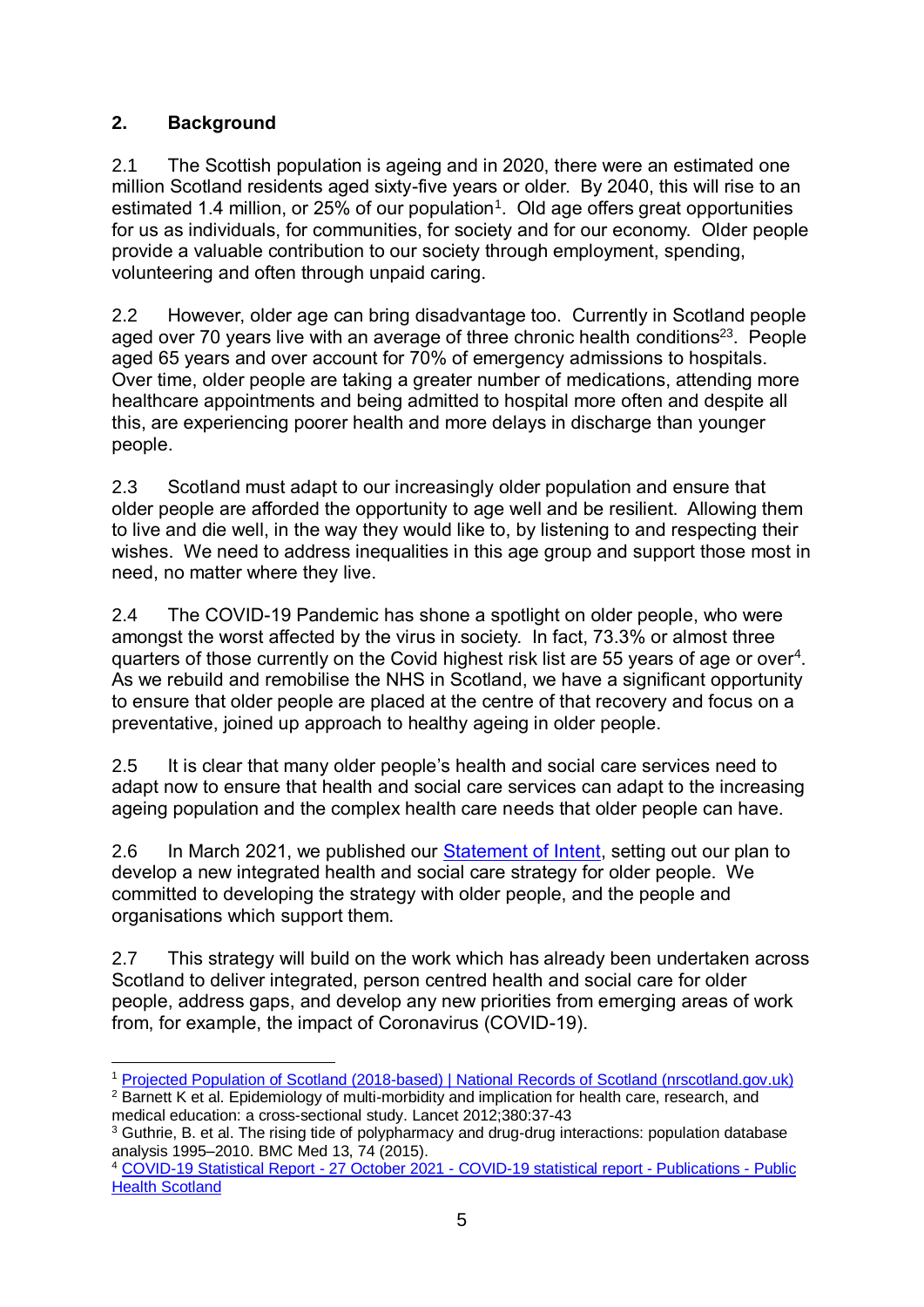2.8 This consultation forms part of the engagement to develop the new health and social care strategy for older people.

#### **Why Your Views Matter**

2.9 The Scottish Government's ambition is to make Scotland the best place in the world to grow old. As people in Scotland get older they experience a great quality of life though safe, integrated, person centred health and social care. They are able to live actively, and drive the decisions about their health and wellbeing; with their human rights respected and their dignity protected.

2.10 Ageing is inevitable but ageing in poor health should not be. It is important for everyone in Scotland that we make sure our health and social care services are delivering for older people so that we can grow older healthier and live independently. Hearing the views of a wide range of people will therefore be an important part of developing this new strategy.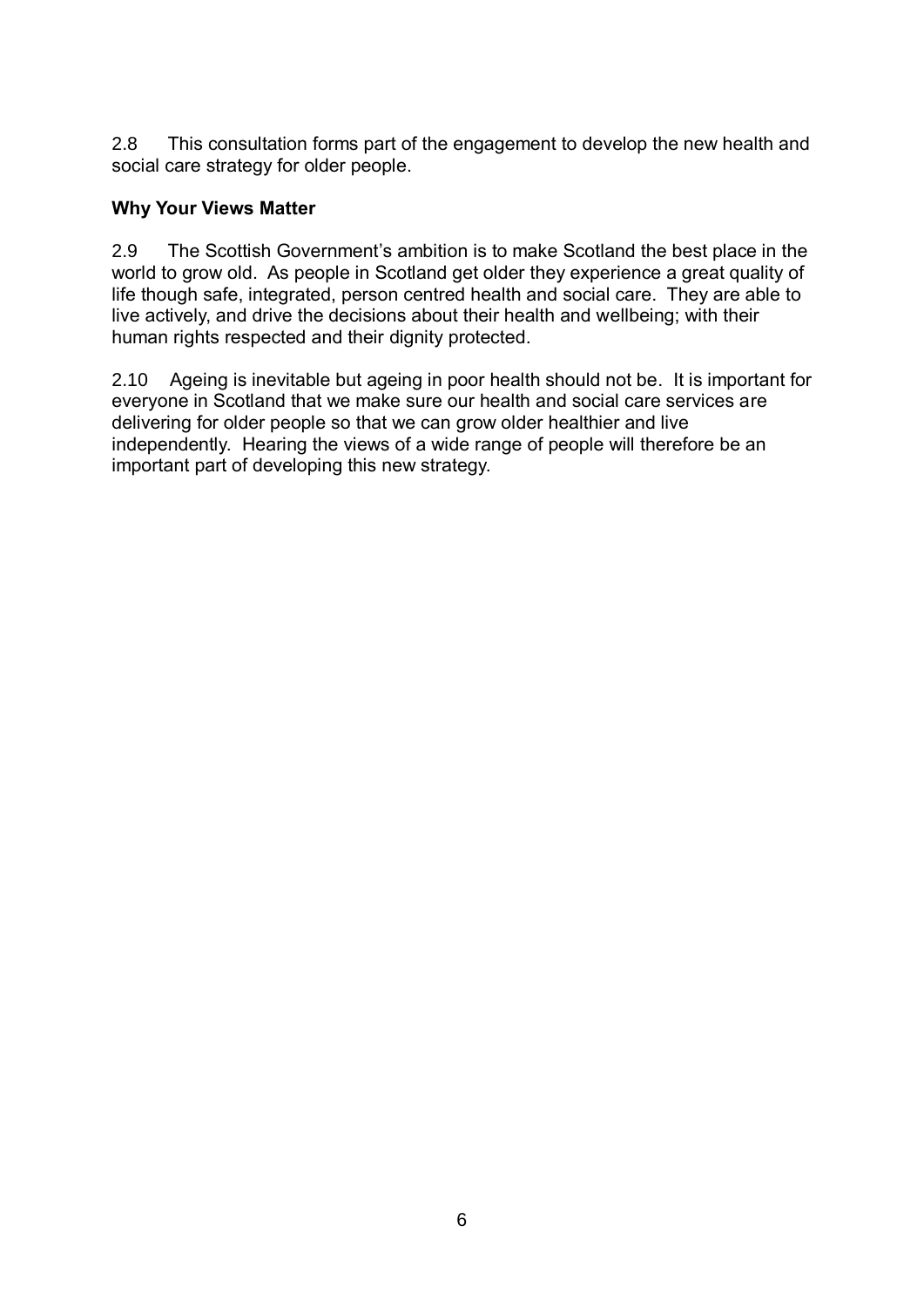#### **3. Wider Context**

#### *Independent Review of Adult Social Care and the National Care Service.*

3.1 The new strategy must take account and be aligned to the recommendations of the [Independent Review of Adult Social Care](https://www.gov.scot/publications/independent-review-adult-social-care-scotland/) which was published in February 2021.

3.2 The Scottish Government pledged to begin the consultation process on a National Care Service (NCS) within the first 100 days of Parliament and to set up a social covenant steering group, including people with living and lived experience of social care. Both of these pledges have been met. The steering group held its first meeting on 20 July 2021 and the [consultation on the National Care Service](https://www.gov.scot/publications/national-care-service-scotland-consultation/) ran from 9 August 2021 until 2 November 2021.

3.3 The consultation on the National Care Service sought views on:

- Improving how care is planned and delivered in practice, including rights to breaks from caring and non-residential care charges;
- The role and remit of the National Care Service;
- What might be included in the scope of the National Care Service;
- The reform of local health and social care integration;
- Ethical commissioning and improving the commissioning of care across Scotland;
- Improving regulation and scrutiny; and
- Valuing and supporting people who work in social care.

3.4 The Scottish Government published the analysis of the consultation in February 2022<https://consult.gov.scot/> and responses from that consultation will inform this strategy, where appropriate.

#### *A Fairer Scotland for Older People – A Framework for Action*

3.5 Published in 2019, *[A Fairer Scotland for Older People –](https://www.gov.scot/publications/fairer-scotland-older-people-framework-action/) A Framework for [Action](https://www.gov.scot/publications/fairer-scotland-older-people-framework-action/)* was developed to challenge the inequalities that older people faced as they age and to celebrate older people in Scotland.

3.6 The result of an engagement process with older people (defined as 50 years and over) across Scotland through the involvement of many organisations that support them, they identified the issues that were key to ensuring people are healthy, happy and secure in older age.

3.7 The Framework identified 56 actions, with 20 of these focussed on the provision of health and social care services. [An update on framework actions to](https://www.gov.scot/publications/a-fairer-scotland-for-older-people-framework-actions-and-updates/)  [support A Fairer Scotland for Older People](https://www.gov.scot/publications/a-fairer-scotland-for-older-people-framework-actions-and-updates/) was published in June 2021.

3.8 The new health and social care strategy for older people will sit alongside *A Fairer Scotland for Older People – A Framework for Action* and will build upon the actions to improve health and social care services.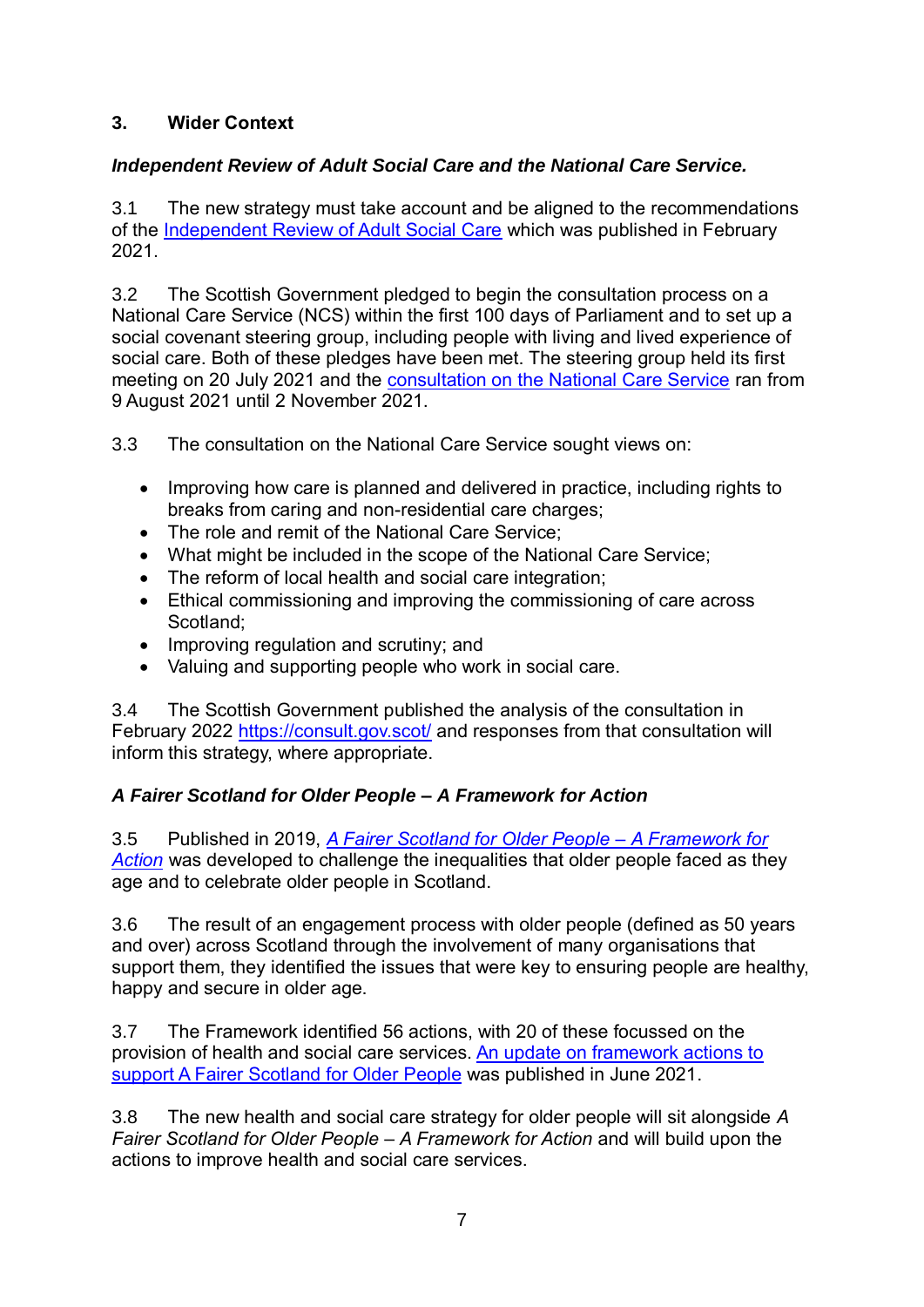#### **4. Engagement to Date**

4.1 As we committed to in our Statement of Intent, we have engaged with a wide range of older people from a range of organisations and groups that support them, as well as individuals through a questionnaire which ran from September-November 2021.

4.2 Due to COVID-19 pandemic restrictions, this engagement took place online. We recognise that this may have led to many older people being disengaged in this part of our engagement – however, this was the initial part of our engagement, and, as set out later, we will engage further on this consultation paper to ensure we get a wide range of views.

4.3 Many thanks to those organisations and groups who hosted online sessions so we could engage with older people.

4.4 During these sessions we listened and gathered views from attendees on the priorities set out in our Statement of Intent.

- **Prevention***.* Staying physically and mentally active can make us more resilient as we age, reduce our risks of dementia, widen our social circle and help prevent falls. This can delay frailty, the stage at which we may become more at risk to illness and disability or become dependent on others for care. We need to get smarter at using our existing information to better anticipate those who may need additional support.
- **Person Centred Care**. Older people must lead the decision making around their care and treatment. They must be able to communicate what matters most to them and these wishes should be recorded, shared with relevant health and social care professionals and acted on. This will enable older people to receive their care, treatment and support in the way that they would prefer. It will ensure that everyone involved in the care and support of that individual is aware of these wishes and act together to support them.
- **Home First Approach**. Our health and social care services must reorganise themselves to better support people to live well and independently in their communities as they age. We will build upon our Hospital at Home and Care at Home services to ensure that they are available throughout Scotland. Hospital care should only occur when necessary and we need to ensure that a person's journey through hospital is seamless, with access to specialist care in a timely fashion.
- **Integrated Health and Social Care**. Supporting people to age well and live well requires a multidisciplinary or even multiagency response. We have integrated health and social care in Scotland but it is not delivered consistently. The independent Review of Adult Social Care paves the way for fundamental changes to our system and provides a roadmap for the future of care provision in Scotland. This ambitious reform will ensure delivery of a high quality, human rights based service that people need to age well and live well, whatever their circumstances.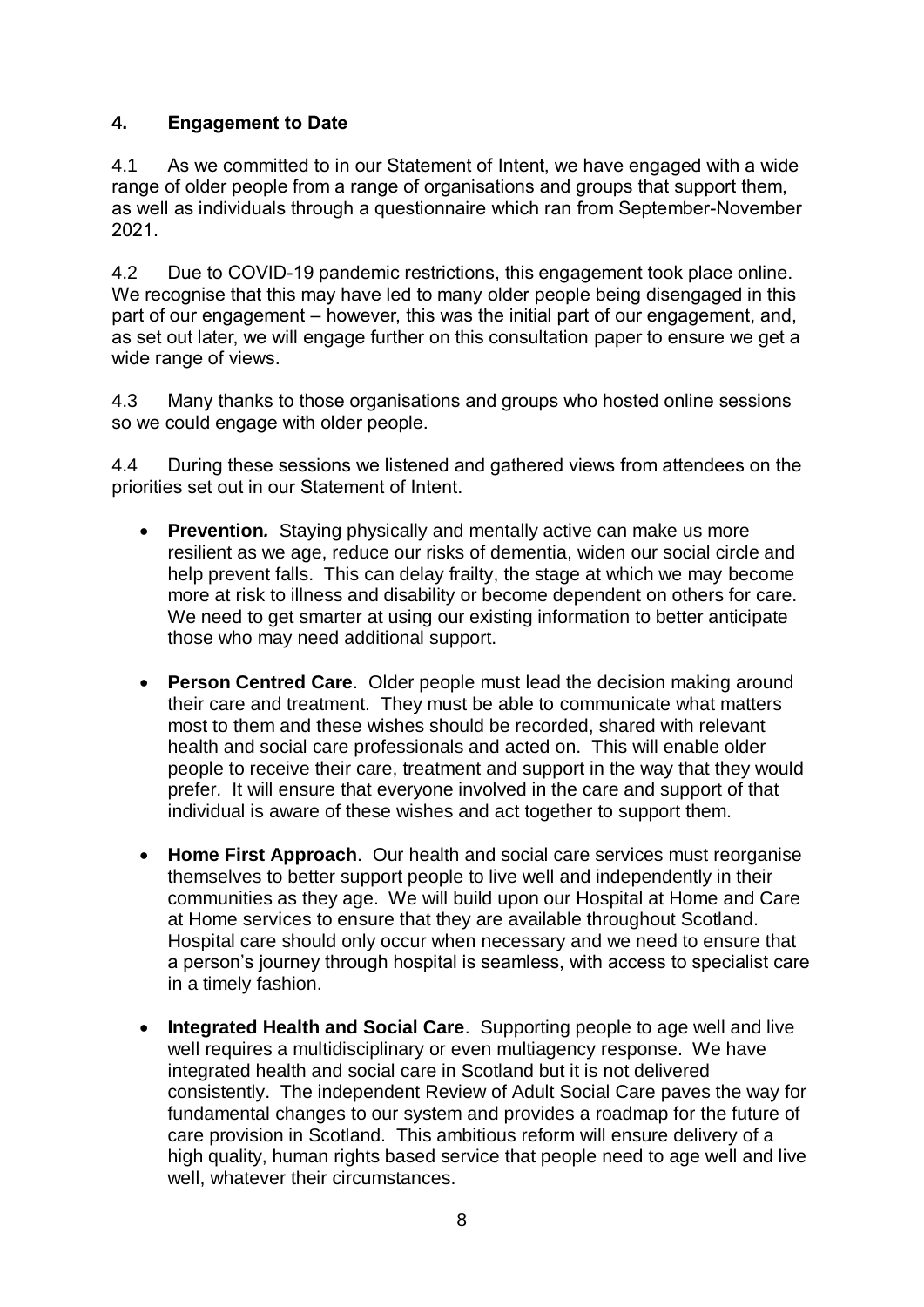• **Dignity and Respect at End of Life**. As people become older there is a growing awareness of mortality, yet this can be a difficult subject to talk about. We need to discuss issues around death and dying in an open and honest way, and support and encourage opportunities for these conversations. When people require end of life care, they must have access to high quality care, focussing on the physical, social psychological and spiritual dimensions of care. This care must be provided in a way that minimises harms whilst retaining dignity and humanity. We must also acknowledge and continue to support families through their bereavement, recognising that people grieve in different ways.

4.5 Views and opinions expressed during our engagement events have been used in the development of this consultation paper and the questions within it.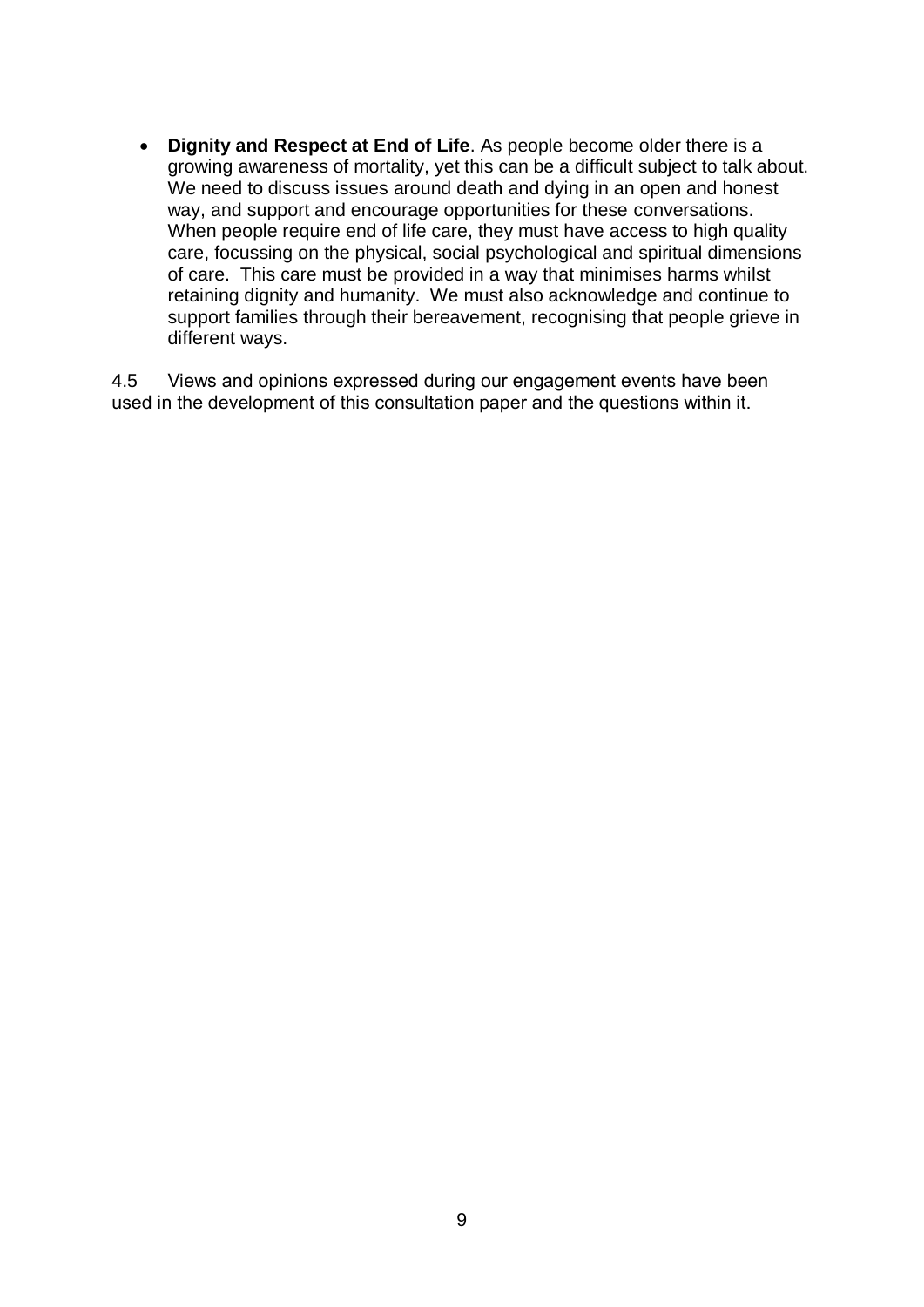#### **5. What You Have Told us and Where We Need Your Help**

5.1 This consultation on a health and social care strategy for older people is based on the views gathered from our engagement in late 2021.

5.2 The following questions are designed to be deliberately open to allow you to share your thoughts. If there is not a specific question focusing on an area/issue you feel strongly about, please add it to the final comments section. You may not have any thoughts about some of the questions or there may only be a specific area you are interested in commenting on; we would still appreciate your thoughts. If you do not have an answer for a question, just skip it and move onto the next. Your responses will still help shape the strategy.

5.3 The consultation is split into four sections which relate to the key themes from the engagement:

- Place and Wellbeing
- Preventative and Proactive Care
- Integrated Planned Care
- Integrated Unscheduled Care

#### **Place and Wellbeing**

5.4 Our health is determined by the conditions in which we are born, grow, age, live and work. Supporting partnership working between communities, third sector and public sector and to align policy across government is vital to improve health and wellbeing and reduce health inequalities of older people. The focus is on supporting local level actions and aligning national policy behind these; accepting that further large scale change will also be needed if we are to eliminate some social determinants of health inequalities. The social determinants of health include housing, education, employment, social support, family income, our communities, childhood experiences and access to health services.

5.5 In this section we want to concentrate on the range of organisations which provide support to older people, ranging from health services to support provided by the third sector and how these work together to provide the care and support needed in their local community. Place and Wellbeing also considers the aspects in our lives which impact on our health, including inequalities.

5.6 The 'third sector' is an umbrella term that covers a range of different organisations with different structures and purposes, belonging neither to the public sector (i.e. the state) nor to the private sector (profit-making private enterprise). You may have heard other terms used to describe such organisations – the voluntary sector, non-governmental organisations, non-profit organisations – particularly in public discussions around policy and politics.

#### *What You Told Us*

5.7 There are some excellent examples of support being provided by third sector organisations across all areas of Scotland. In most circumstances these support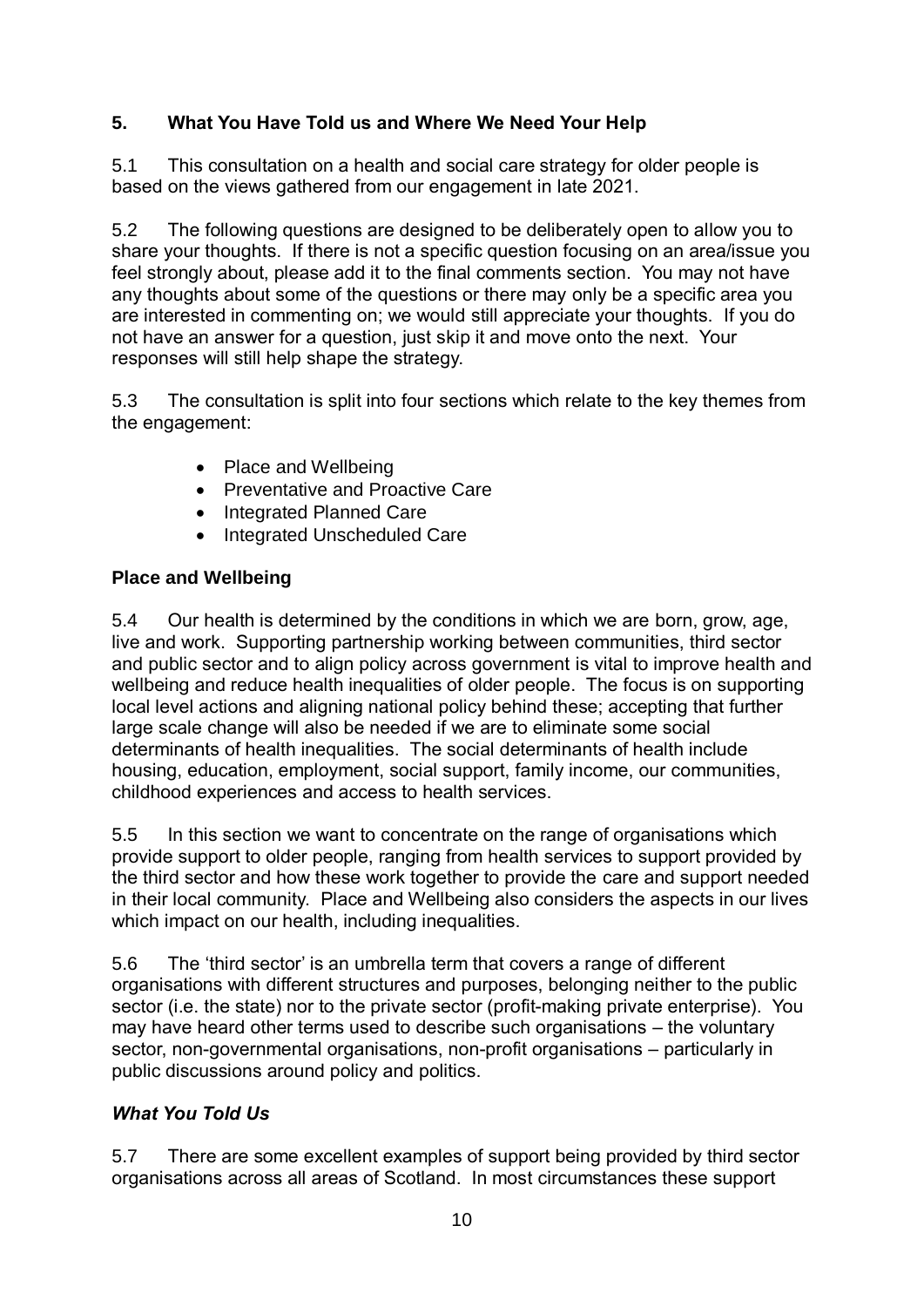mechanisms may be vital to an older person's wellbeing and increasing their social circle. This can help reduce social isolation and frailty, which can lead to a higher risk of falls and dementia.

#### **Example of Best Approach – Good Morning Service**

The Good Morning Service (GMS) began as a community safety initiative lead by the then Strathclyde Police in 2000 in response to an elderly man who had, very sadly, passed away without anyone noticing. The gentleman had been active in his community, yet no-one noticed his absence, or took any action if they had indeed noticed.

Initially, a micro Social Work service which provided a telephone check-in service to vulnerable adults who'd previously been in receipt of social work support were transferred to GMS. The Service has grown steadily to support people across Glasgow City and South Ayrshire Council areas. In year 20/21 421 people were supported with approx. 52,000 Good Morning Call befriending sessions which also acted as a safety-net alert system.

Throughout the COVID 19 Pandemic the service has continued to provide Good Morning Calls as normal, 7 days a week. The relationships built over the past 21 years are proving to be a protective factor at this time, and the safety-net alert service is providing reassurance.

Operationally, Good Morning Calls lasted twice as long as they did before the pandemic as whatever time is needed is taken to help people to implement their coping strategies and build resilience. The need for daily emotional support and safety-net alert service has never been greater.

#### **Example of Best Approach – Kirrie Connections**

Kirrie Connections formed in 2015 as a dementia friendly community project in the Angus town of Kirriemuir. The charity is the first in Scotland to follow the "Meeting Centre" model of dementia support. Originally developed in the Netherlands, Meeting Centres are a local model of social community support for people who are living with dementia and their family carers. Meeting Centres are not service driven, but instead are led by the needs and wishes of the membership. They do offer an easy and accessible community route to access other local support and services though, for example the local Dementia Post Diagnostic Support Team are based in the centre one day a week.

Kirrie Connections run the Meeting Centre from their community hub in the heart of the town. From here they offer support 5 days a week to their members, offering a wide variety of creative and physical activities. Everything in the centre is based on a person-centred & strengths-based approach, with all activities being driven by the needs and aspirations of the members. All contribute in some way, and everyone brings something to the Meeting Centre. There is a strong focus on upskilling, enabling & empowering members, and there is representation on the charity's board of trustees from both a person living with dementia and a family carer.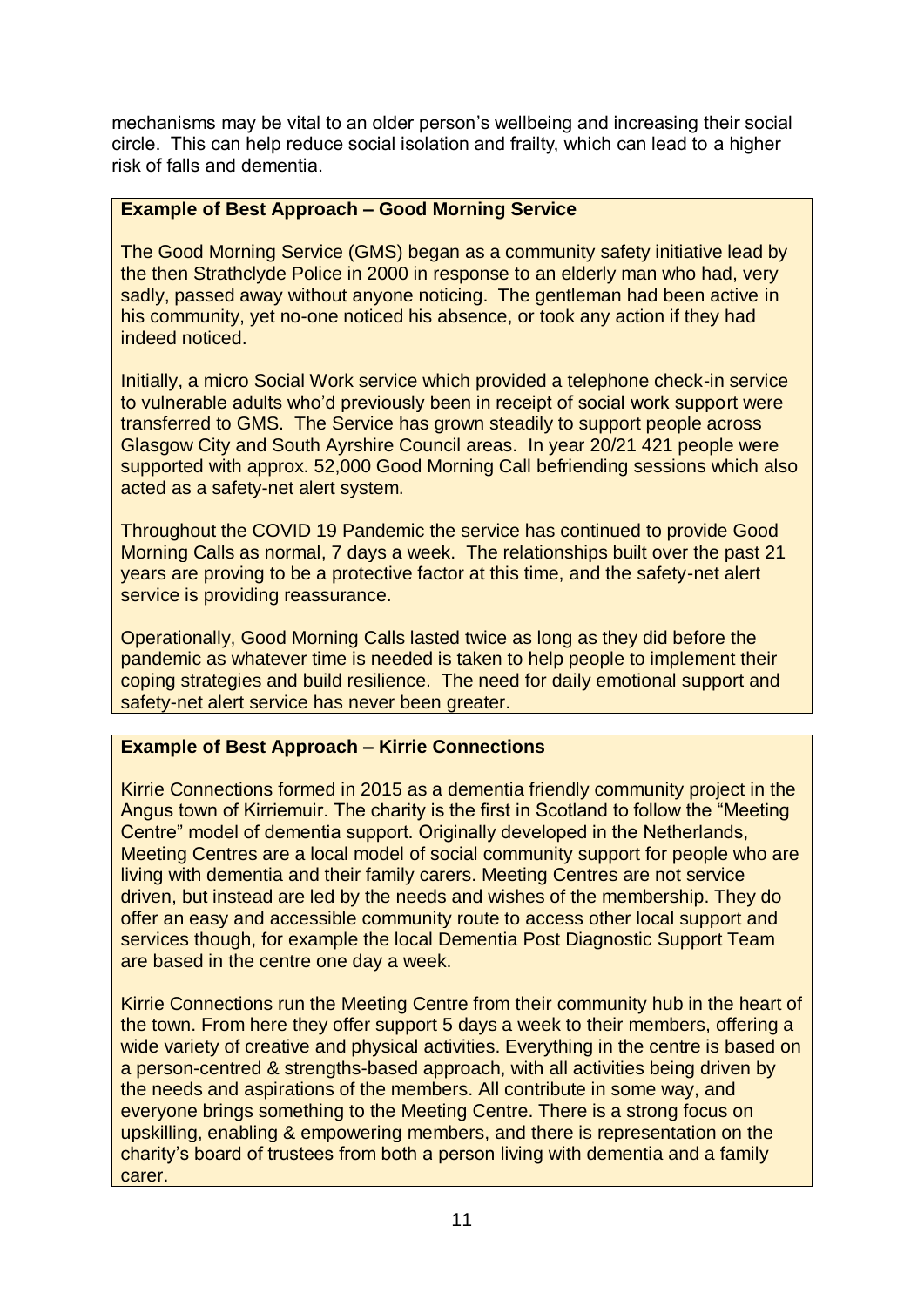During the Covid lockdown last year, Kirrie Connections moved quickly to a new remote support model. They secured funding to get digitally excluded members online, purchasing tablets and data connections, and held their first group video session two weeks after the first lockdown.

Research evidence has shown that people with dementia showed significant improvement in quality of life particularly self-esteem, happiness and feelings of belonging by attending a Meeting Centre. A large majority of caregivers have also reported feeling less burdened by after participating in the programme of support offered by the centre.

#### **Question**

**Do you have examples of communities, voluntary/third sector and public sector organisations working together to improve older people's health and wellbeing and reduce any health inequalities which they experience?**

5.8 However it was also clear that, especially during the pandemic, that older people were having to rely on these short term funded third sector support services, which were not sustainable in the long term.

5.9 You told us that information sharing between the third sector, NHS and social care services needed to improve, with referrals being made to third sector supports, however older people having to provide their history and backgrounds to several different organisations – which was time consuming on both parts.

5.10 In regard to local level actions and services, you told us that provision was not equal across the country, and indeed sometimes not even in the same health and social care partnership area.

5.11 We heard from a wide range of allied health professionals (AHPs), who reiterated the fact that knowing your local population, and developing and targeting services using that information was vital to ensure that appropriate services are available in areas which meet its population's needs. This links highly in areas of deprivation and poverty, which can have very different needs – with older people possibly having more social isolation, frailty and more chronic health conditions.

5.12 Older people who suffer from social isolation are more likely to contact the Scottish Ambulance Service in a time of need or crisis.

5.13 Research suggests that social isolation and loneliness can be both a cause and a consequence of poor health (mental and physical). The Scottish Government's 'A Connected Scotland' strategy recognises the role of social care in helping to tackle social isolation and loneliness, including through social prescribing and self-directed support.

5.14 Social prescribing is a framework and process for linking patients to nonmedical sources of support within the community. This means enabling communities to build the infrastructure and pathways that empower individuals to make new choices.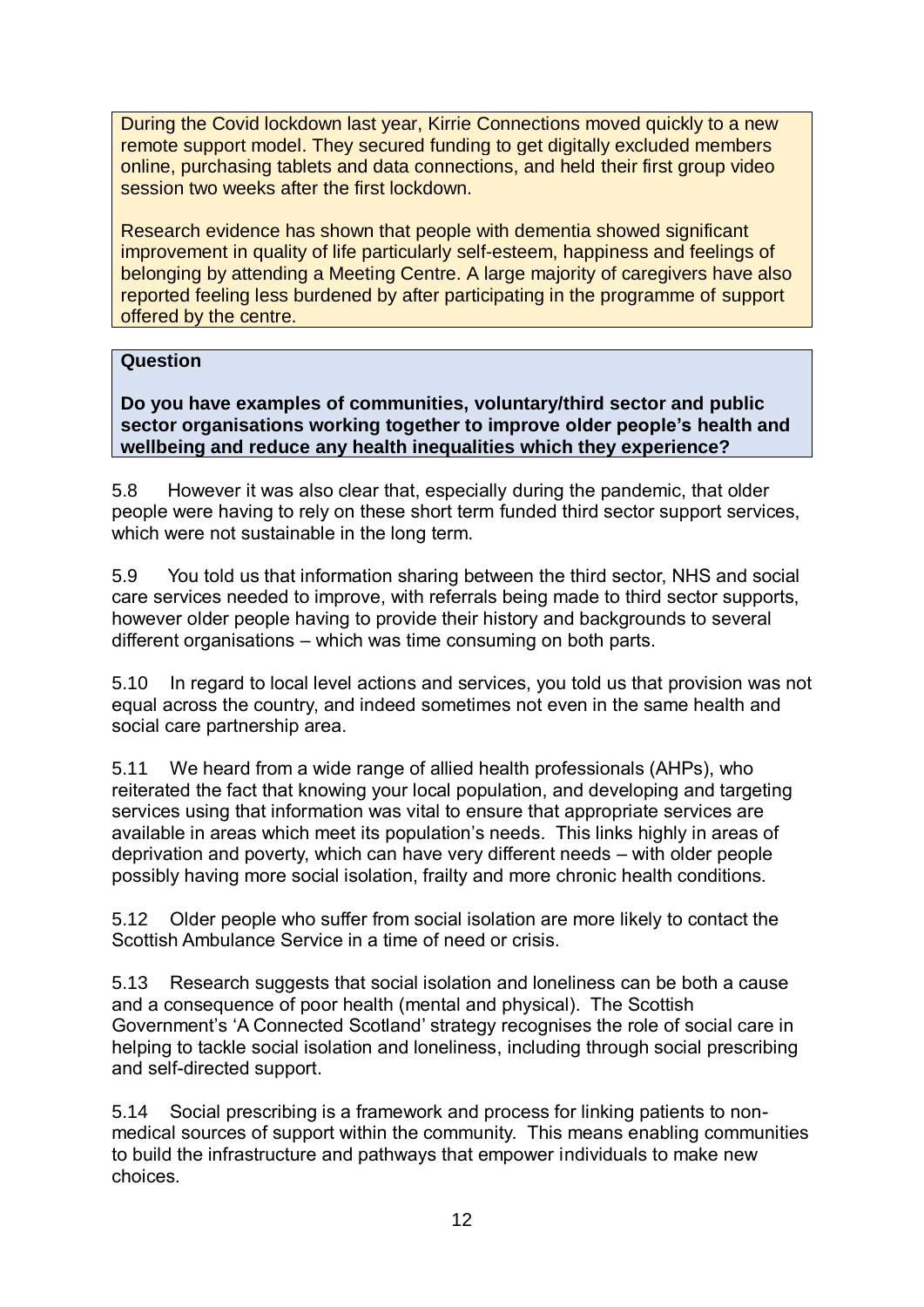5.15 We recognise social isolation and loneliness as a public health issue, and we know that older people can be disproportionally affected by it. We are working with the Social Isolation and Loneliness Advisory Group to develop a five year plan to tackle social isolation and loneliness.

#### **Question**

**Thinking about your physical health, what kind of advice and support would you need to help you make decisions about your health, care and treatment?** 

**What kind of people or organisations would you like to help you with this?**

**Thinking about your broader wellbeing, what kind of support and activities would help you to stay socially connected with other people in your community?**

**How could local organisations and places such as community groups, cultural centres such as libraries, museums and art galleries and leisure/sports centres, help you with this?**

#### *Mental Health and Wellbeing*

5.16 We know that older people are more likely to experience circumstances which contribute to poorer mental health, such as poverty, isolation, loneliness and poor physical health. The impacts of the current pandemic may exacerbate these circumstances. We also know that the mental health and wellbeing of people on the Shielding or Highest Risk was impacted negatively and disproportionately compared to the rest of the population.

#### **Question**

**If you were worried about your mental health who or which (health or care) services would you approach for advice and support?**

**What impact do you think the pandemic has had on your ability to access mental health services if you needed them?**

**What could we do to improve your access to mental health services if you needed them?**

**Is there anything else you would like to add about mental health services for older people?**

#### *Housing*

5.17 A person's home has a huge impact on our health and wellbeing, and even more so when we grow older and we must ensure that our homes support older people in being able to live independently at home for as long as possible.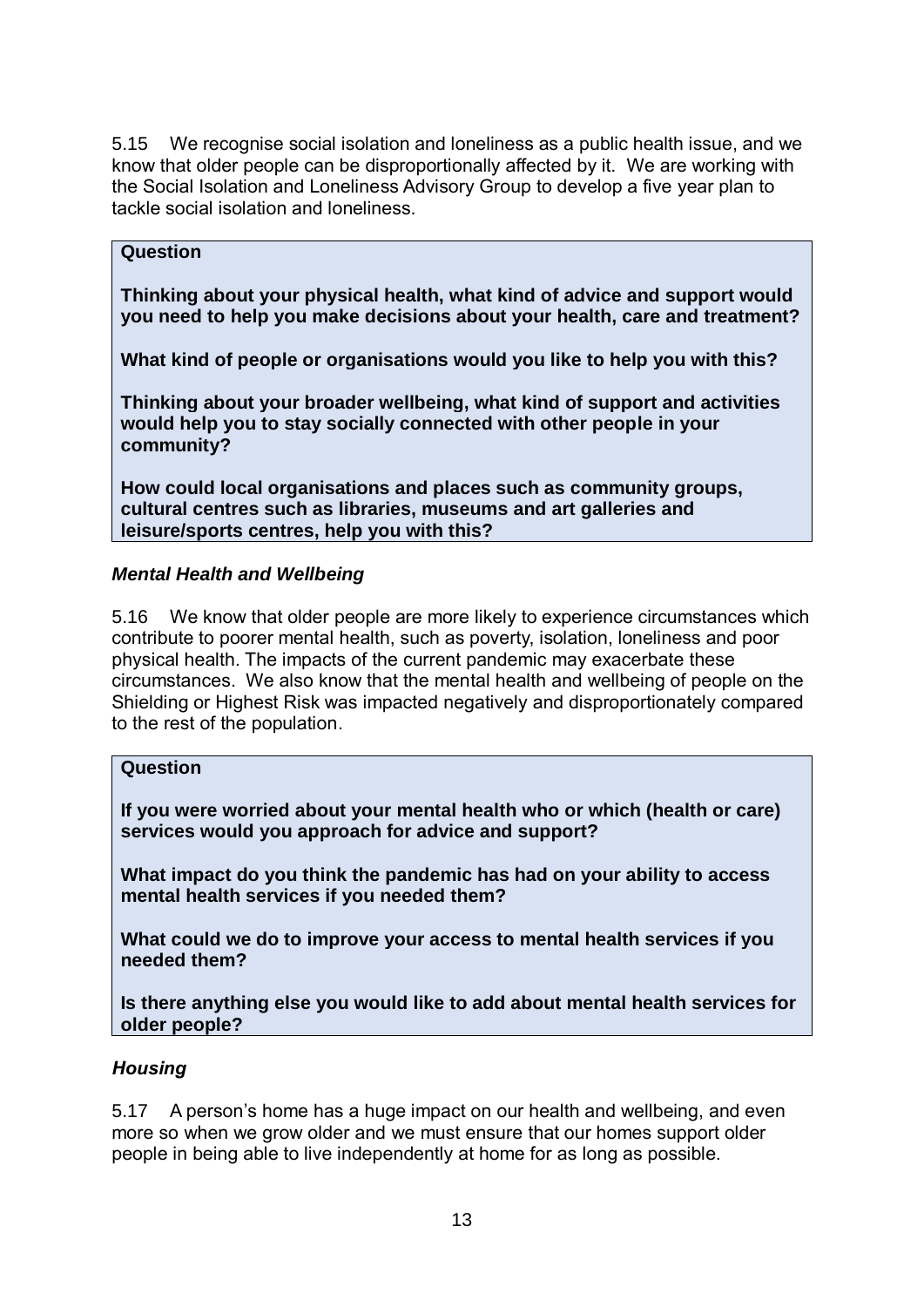#### **Question**

**Tell us about your current housing.**

**What kind of housing, and adaptations and/or equipment for your housing would assist you in living independently at home for as long as you wish?**

**Who would you like to be able to provide and support you to get the kind of housing and adaptations you need?**

#### **Question**

**Is there anything else you would like to add about Place and Wellbeing for older people?**

#### **Preventative and Proactive Care**

5.18 Early identification and prevention of issues as they arise is critical in delivering improved outcomes for people. A "Getting it Right for Everyone" approach to community health and social care brings individual and family needs into sharp focus. The approach should be anticipatory and preventative, avoiding crisis wherever possible and services should cluster around individuals and families to support them.

5.19 The approach is well established in children's services through Getting it Right for Every Child.

5.20 In this section we want you to think about things which might help all older people and also things which might help older people who have more health conditions or vulnerabilities. Preventative work can be wide-ranging and might include work to address mental wellbeing or interventions aiming to reduce the likelihood falls or frailty in later life.

#### *What You Told Us*

5.21 Most people see prevention as being able to continue to use the ordinary services and activities in the community, which are not always described as health and social care services but are a very important part of people's physical and mental wellbeing. These include

- Places where people meet and are a reason to go out, such as libraries, cafes, etc.;
- Publicly accessible toilets and benches/seating that make public places more accessible;
- Transport, including community-run transport; and
- Enough money, including help with keeping fuel costs down.

5.22 Accessibility and affordability of being able to access services was a continuing issue – with some local community and leisure centres not reopening after the pandemic and the lack of affordable and suitable public transport in some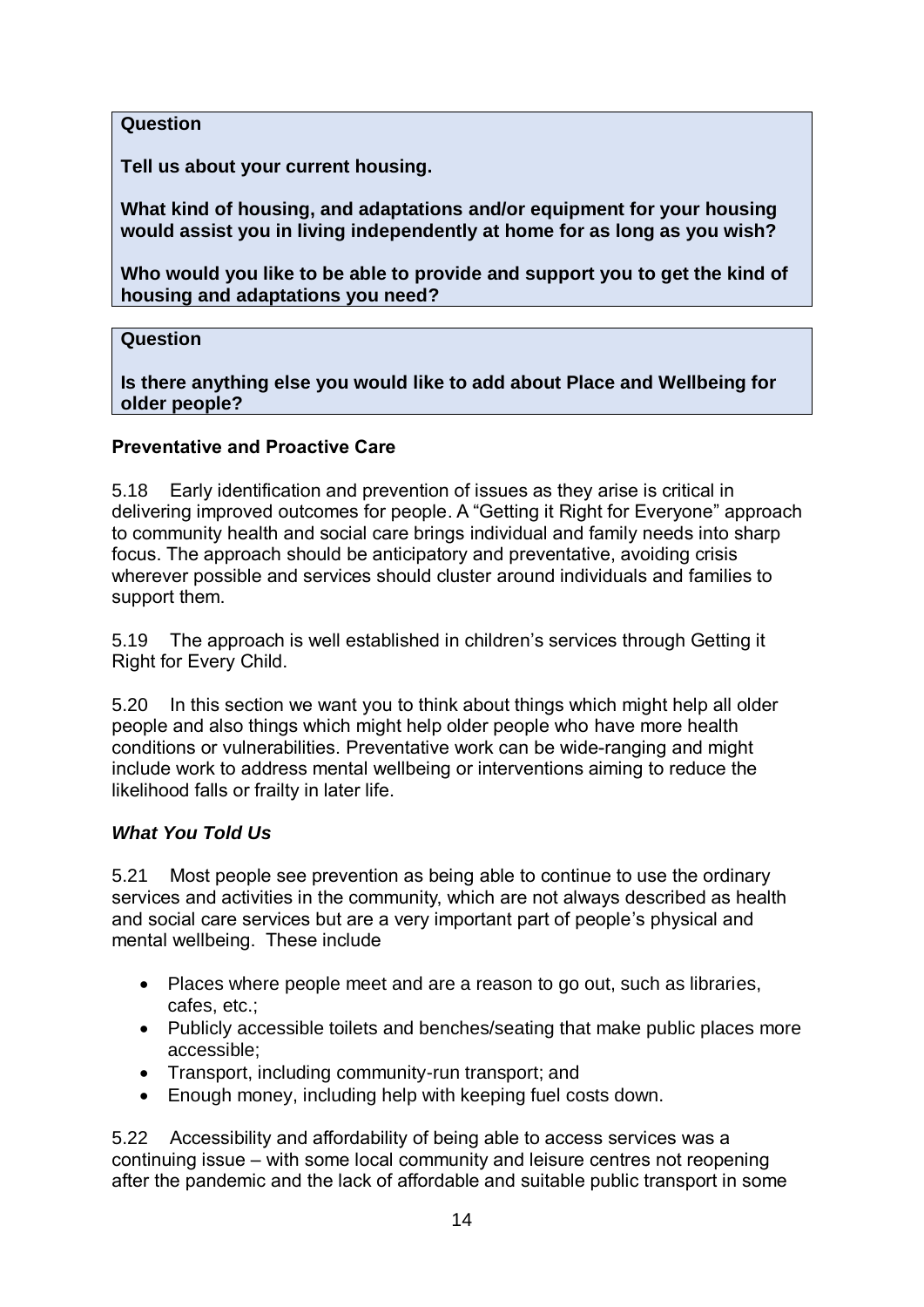areas to enable older people to access services. Cost was a great barrier for some – with high costs involved in accessing fitness and gym classes, for example.

5.23 The location and accessibility to local centres was also an issue, with some local authorities moving to 'community hubs' which were located in larger towns, and not all facilities were open to the public during the day, due to their co-location with schools – not ideal for older people who wish to access services during the day.

#### **Example of Best Approach – Sporting Memories Low Level Physical Activity Course**

The Sporting Memories KITbags was developed during lockdown specifically aimed at getting isolated older people who have become increasingly inactive and immobile, active again in their own homes. The equipment and exercises were carefully selected and tested with members and were designed to be safe for those who are relatively frail. Crucially they combined the physical activities with some reminiscence activities and four editions of their Sporting Pink newspaper.

Also included within the pack was information about their online groups and new phone circles, which can support activity at home and help connect isolated and lonely sports fans with like-minded individuals.

The KITbags has been used by people in their own homes as well as residential settings and proved to be very popular with Club members where they use the equipment in sessions on our Virtual Clubs and telephone circles.

Sporting Memories #KITBag aims to engage older people on a weekly basis to increase physical well-being and prolong independent living.

With continued and frequent use, the #KITBag resource and advertised activities, look to specifically improve strength and balance of individuals to support falls prevention.

A total of 500 KITbags were produced and dispatched to individuals and organisations across Scotland.

5.24 Clubs and groups that are for, or used more by older people, are very important as a place to meet up and to get information about other things from workers and volunteers they know and trust. This is even more important for people who do not use English as their first language, people who have no or poor internet access and people who find it hard to remember or follow complicated information.

5.25 Many of these activities are also a place to meet workers from other services and so give people access to these supports and care. These community services have been hit hard with the pandemic. To get these community services going again and keep them there for the future, people listed:

• Up to date advice on getting going, how to keep people safe – many places are still following advice from Spring 2020 which hasn't been updated – and giving people in communities good advice about any future incidents.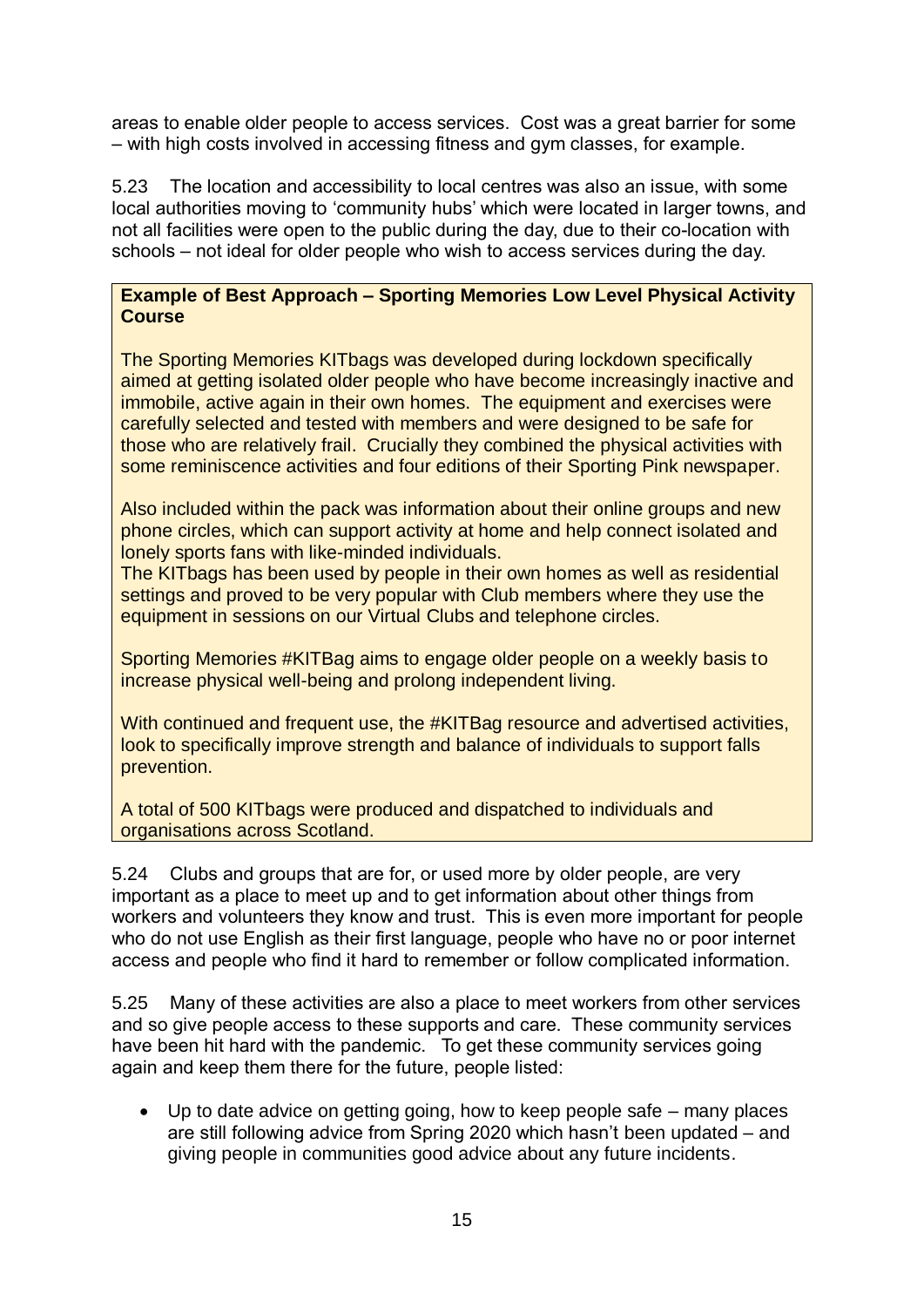- Councils changing their policies when they were ultra-safe in response to COVID and kept Community Centres and libraries shut (although there are suspicions this is just part of closing these facilities, which has already been happening in some areas for several years).
- Reasonable rents for Community Centres etc. some of the bodies now running public halls have put the prices so high people can't afford to use them at all, and this has been a growing problem for many years.
- Easy enough access to funding for these activities sometimes very small sums, sometimes more for the bigger groups. Participatory budgeting has been a problem for older people's groups in many places as the public participation processes tend to have the effect of favouring activities for children and young people. The sort of funding arrangements during COVID were generally much more practical and helpful.

5.26 It is important that as we develop a strategy we do not lose the things which work or have worked well.

#### **Question**

**When thinking about health and social care services for older people in Scotland, what do you feel has worked well in the past?** 

**What is currently working well?**

**How do you think services could be improved?**

#### **Question**

**Access to leisure facilities or any other type of physical activity – what would make this easier?**

5.27 Another type of prevention people raised is help with keeping yourself and your house safe, such as tips on preventing falls and small changes to homes such as grab rails. Access to Care and Repair services is a problem in many areas and people really miss this very practical service.

5.28 Food and nutrition are important aspects for every human, but even more so for older people with prevention and early identification of malnutrition key to having good nutritional health in older age.

#### **Example of Best Approach - The Eat Well Age Well Project**

The Eat Well Age Well project, developed by Scottish Charity Food Train, works to tackle malnutrition (as undernutrition) amongst older people living at home in Scotland. Eat Well Age Well is a cross sectoral, Scotland-wide project working across public, private, community and voluntary sectors to make a difference to the lives of older people, together.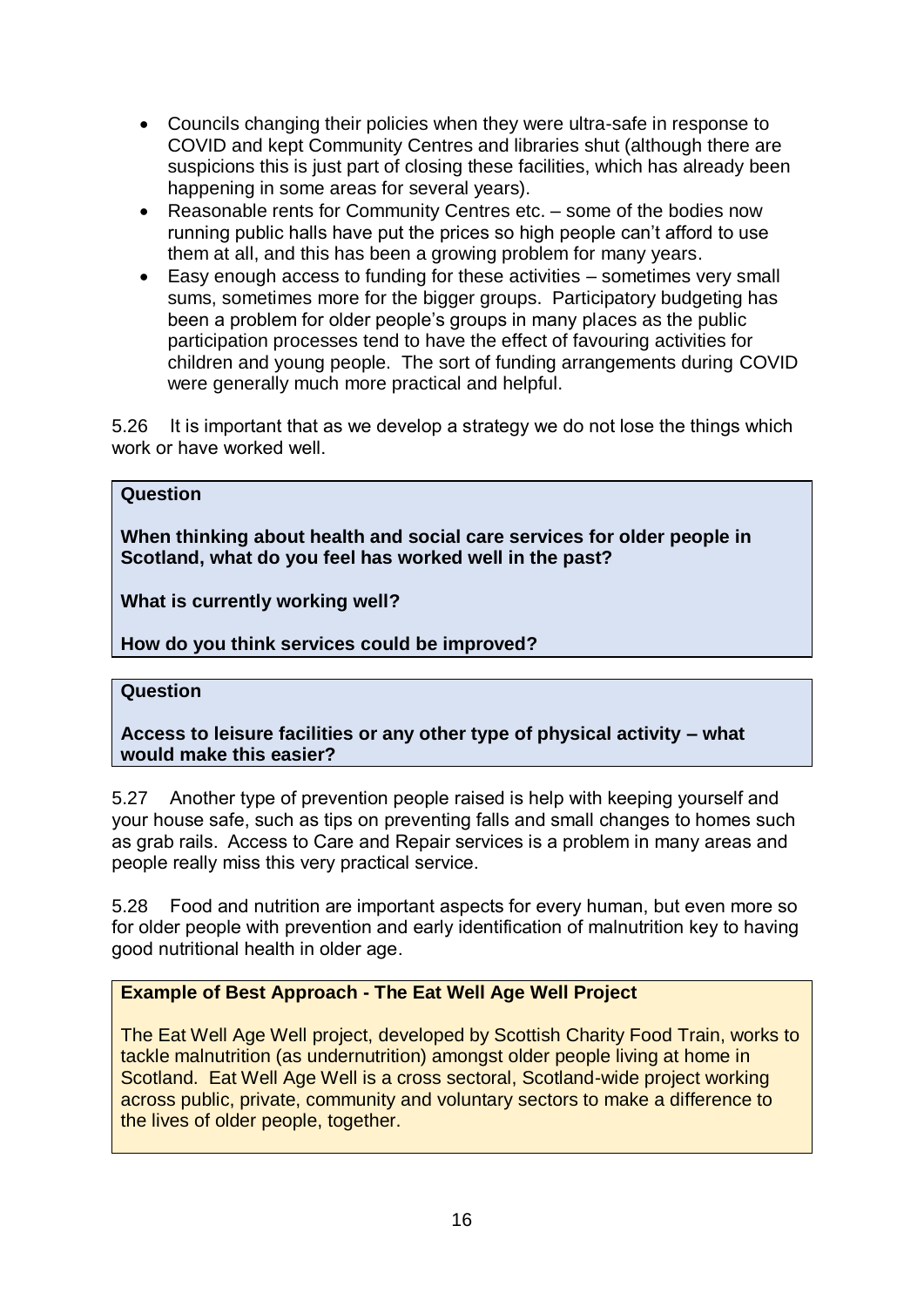The project focuses on the older adult population (65+ years) who are particularly at risk of malnourishment and have been most affected by the Covid-19 virus in society.

The project has been running since 2018, and is focused sharply on prevention in the community as that is where most malnutrition occurs (93%). The project is focused on three strands of work: Capacity Building, Screening and early intervention and Policy and Communications.

Eat Well Age Well works closely with other organisations and sectors, draws on evidence, engagement from a wide range of stakeholders and advocates for policy and practice change. A key strand is capacity building of the wider community workforce and individuals supporting older people providing training on malnutrition and unintentional weight.

The project delivers existing accredited training by REHIS- Eat Well for Older People and Eat Well Age Well's specific, Raising the Issue of Malnutrition Training.

Both courses are available for all individuals who support older people across Scotland, as well as older people themselves.

So far 760 people have attended Malnutrition Training by Eat Well Age Well, to support action on prevention, effective intervention and treatment to support healthier better lives.

5.29 Many of you told us of the inequalities in accessing podiatry services.

5.30 NHS Podiatry services do not include personal footcare, which include tasks that adults normally do for themselves such as cutting and filing toenails, smoothing and moisturising skin, looking for signs of infection or other problems which may need referral to a podiatrist.

5.31 In 2013, the Scottish Government published [guidance on personal footcare,](https://www.gov.scot/publications/personal-footcare-guidance/) including information on how to care for your feet, the services that NHS Podiatry provide and signposting to appropriate local services.

5.32 In August 2020 the Scottish Government published its [Framework for](https://www.gov.scot/publications/framework-supporting-people-through-recovery-rehabilitation-during-covid-19-pandemic/pages/0/)  [supporting people through Recovery and Rehabilitation during and after the COVID-](https://www.gov.scot/publications/framework-supporting-people-through-recovery-rehabilitation-during-covid-19-pandemic/pages/0/)[19 Pandemic](https://www.gov.scot/publications/framework-supporting-people-through-recovery-rehabilitation-during-covid-19-pandemic/pages/0/) which provides a strategic framework with overarching principles and high-level recommendations, which inform and shape the provision of rehabilitation and recovery services across Scotland for the coronavirus (COVID-19) period and post coronavirus (COVID-19). This sets out important aspects in rehabilitation and prehabilitation, both important in preventative and proactive healthcare

#### *Anticipatory Care Plans*

5.33 Anticipatory Care Planning is a 'thinking-ahead' approach to care, whereby people are supported to discuss and consider how they would like to be treated and cared for, should there be a future change or deterioration in their health. Anticipatory Care Plans are a way of documenting what would be important to the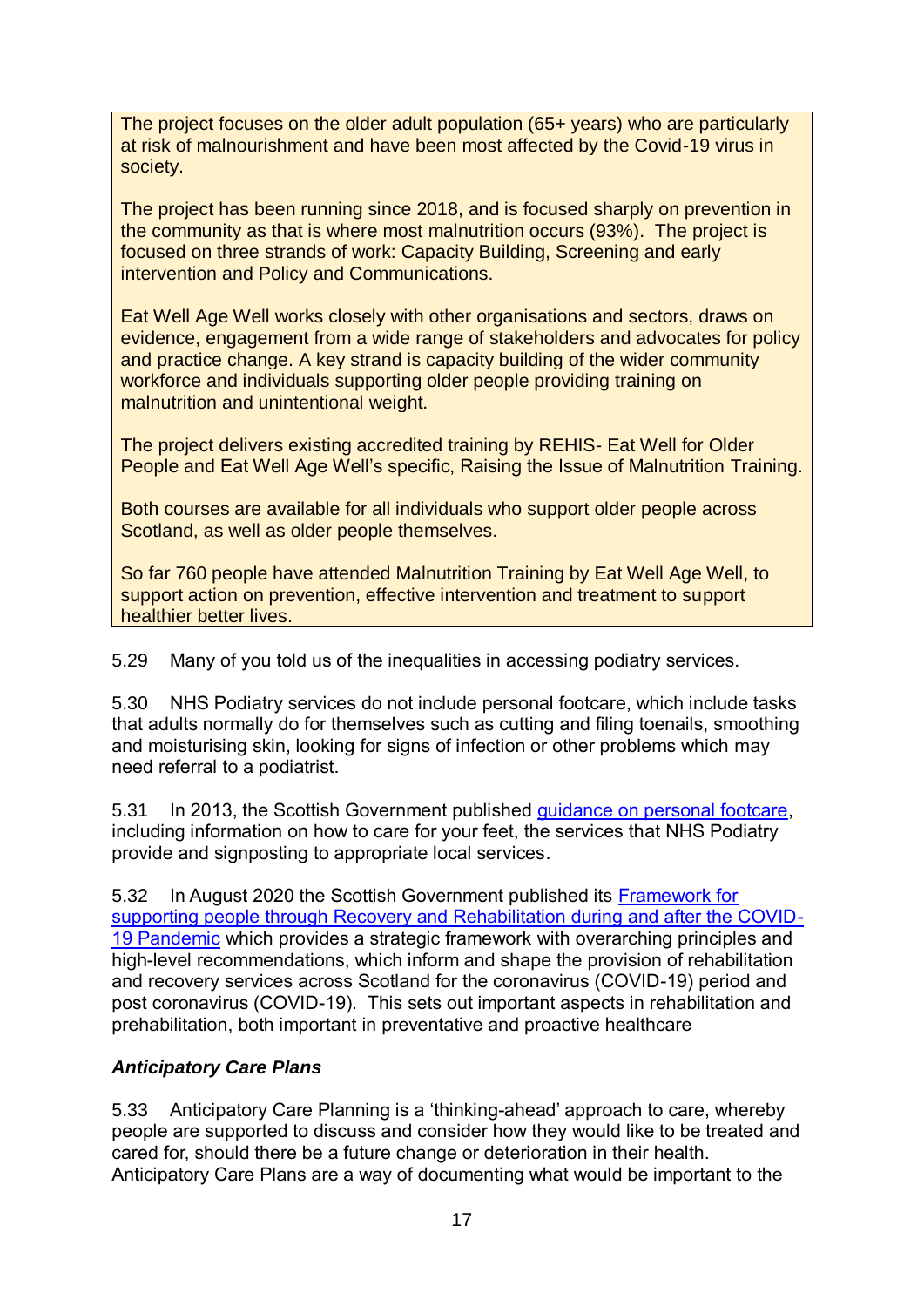individual in the context of their health and care, with some specific information about what type of treatment or care would or would not be acceptable to them. These can be shared in advance with the appropriate people and services who may be able to help.

#### **Question**

**How much do you know about Anticipatory Care Plans?**

**How do you feel about having an Anticipatory Care Plan yourself?**

**What do you think about this Anticipatory Care Planning aspect of care?**

**If you would consider having an Anticipatory Care Plan, who would you like to discuss it with?**

**When is a good time to have discussions about Anticipatory Care Planning with older people?**

#### *Minority Ethnic Communities*

5.34 Through our engagement we know that minority ethnic communities, experience some of the poorest health outcomes. We want to engage more with minority ethnic communities during this consultation so we can learn more about this and consider whether specific, more bespoke and targeted approach may be required.

#### **Question**

**Is there anything else you would like to add about preventative and proactive care for older people?**

#### **Integrated Planned Care**

5.35 Everyone in Scotland should get the right care, at the right time, in the right place based on their individual circumstances and need. Planned care is care and treatment that is scheduled in advance with health and care professionals. This includes planned surgery for routine and elective treatments, planned social care at home and planned hypertension reviews in general practice, for example.

5.36 In this section we want you to consider your experiences of planned care, and improvements which could be made as we re-build and re-mobilise from the pandemic.

#### **What You Told Us**

#### *Social Care*

5.37 Many of the issues on social care we heard about were around staffing.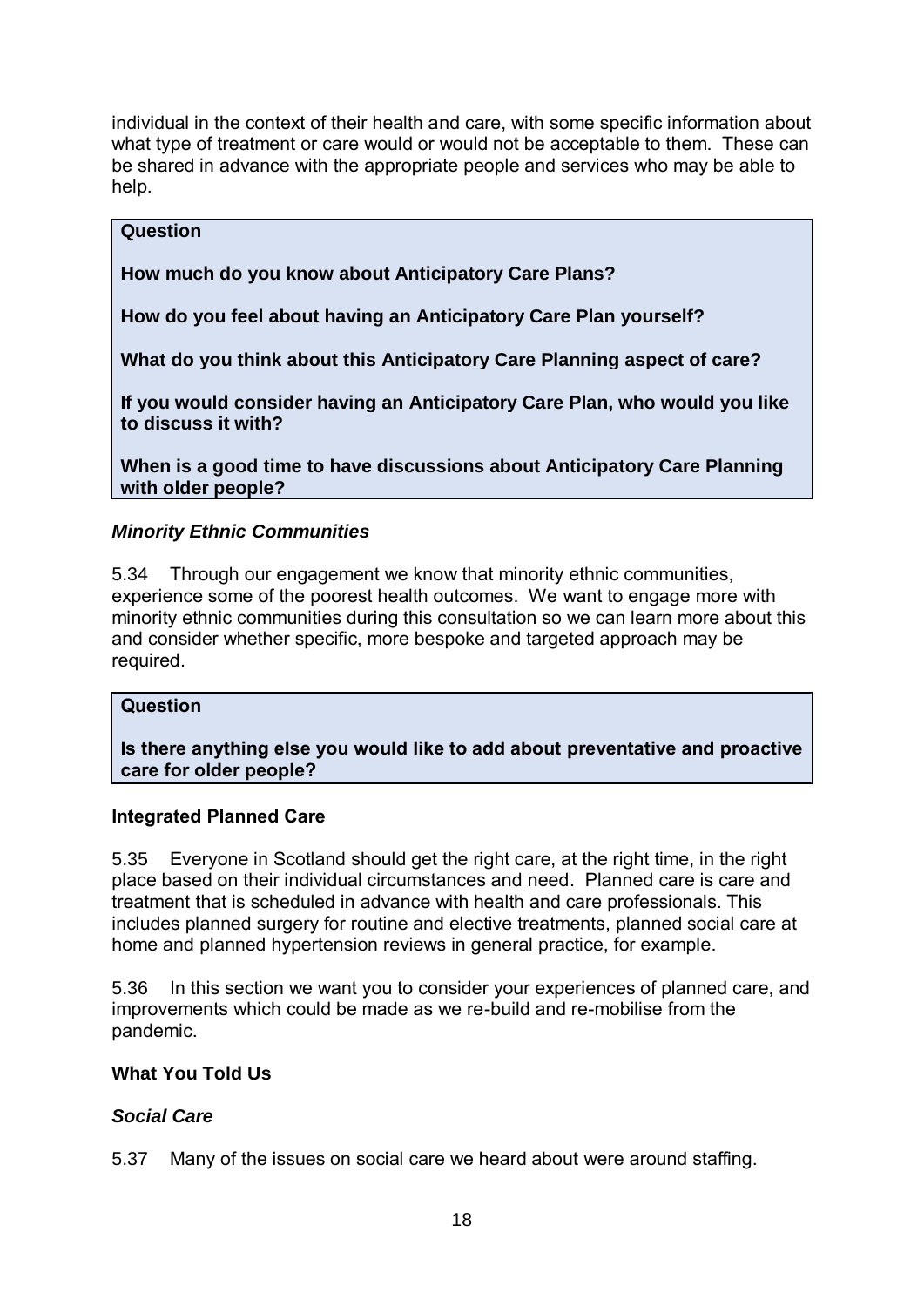5.38 When older people have a carer supporting them in their own homes, experiences were mixed and again people want to see the good practice being the standard everyone can expect. Some points made were:

- There are a lot of very good staff, dedicated people providing the support, and there needs to be training and support for them and better respect for the role.
- Some people who have earlier experience for themselves or someone they care about thought things had improved over the past 10 years or so, and most of the really bad experiences were from a while back, but there are still problems with poor quality care and these make a lot more people fearful of getting care.
- The main recent problem has been care workers not turning up COVID restrictions, staff vacancies etc.
- People want to still have choices in who provides the social care, including enough local providers who know the area and people who share the circumstances of equalities groups.
- If social care is seen as part of what a good local, caring and inclusive community looks like, then care jobs would be better and both people getting support and people working in the jobs would have more opportunities and be respected
- 5.39 The main changes people suggested to make care at home even better are:
	- Workers always turning up or telling you if they are running late, which people understand will happen
	- Consistency in who provides the care this is one of reasons people like smaller local providers or teams within bigger providers
	- Having a friend or relative with you when you want that, and the person you choose and not just one person named as your carer
	- All people providing health or social care in people's homes remembering that this is your home first, not their workplace, and treating both you and your home with respect
	- Another reason why people like local support is that it gives more accountability and safety – other people in the area will know if the care is not good. They know people still can want anonymity and confidentiality and don't see that this can't get worked out especially when people have choices.

#### **Question**

**Tell us about any social care or other outside help with everyday living that you (or a family member) have received in your own home?**

**What was your experience of these services?**

**As an older person, what are your experiences of health and social care services working together?**

**What could be done to improve joint working between health and social care services?**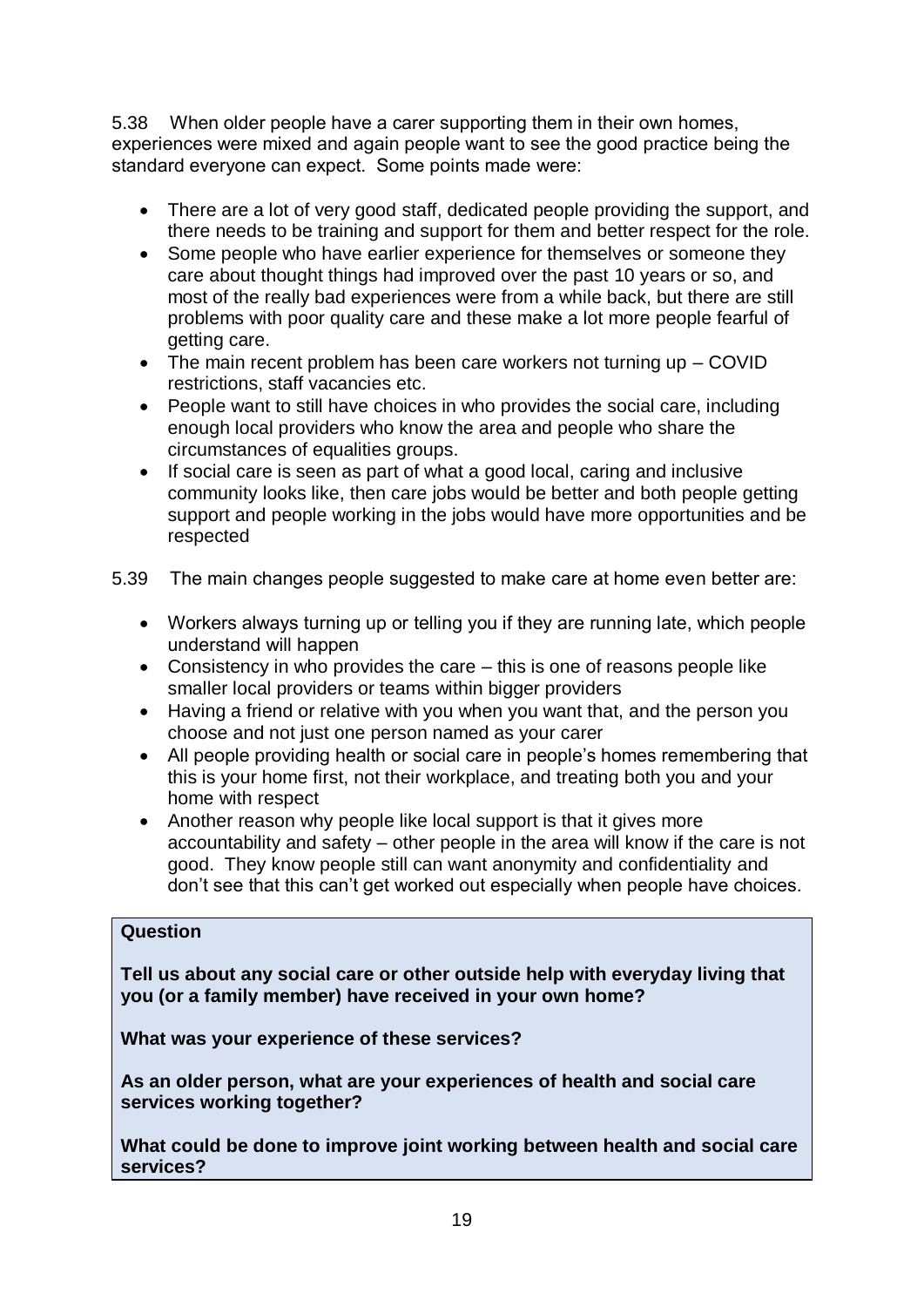5.40 The Scottish Government is aware of the specific health care needs of residents of care homes and how this is provided across Scotland. We are currently working on developing an integrated healthcare framework for adults and older people living in care homes in Scotland.

5.41 The aim of the framework is to provide a bold and ambitious document that will set a blueprint to transform the healthcare for people living in care homes receive.

#### *Planned Health Care and Reviews*

5.42 Several participants proposed and informed us of a regular health check (a health MOT') for older people provided by a range of health professionals, which would provide the opportunity for patients to have any medication reviewed and a general health check as well as discuss self-management. This could be used as a tool to tackle health inequalities, in perhaps targeting older people who have several chronic conditions or who are classed as frail. This would not necessarily be provided by GPs but by other healthcare professionals.

#### **Question**

**Do you live with a long term physical or mental health condition or illness?**

**If yes, how do you feel about the way your health is monitored and reviewed?**

**If no, how do you feel about your ability to access regular health checks?**

**Where would you prefer that regular health checks are provided and who by?**

#### **Question**

**What support would you need to assist you in self managing your general health or any long term health conditions that you have?**

#### *Alternative Methods of Consultation*

5.43 In regard to having medical consultations, whether that be with GP's or hospital appointments, many of the people we engaged with told us of their frustration in the perceived lack of face to face appointments available during the COVID pandemic, with the perception that only phone calls or online services were available in some areas.

5.44 Phone calls for shorter questions or advice were deemed to be worthwhile but not so much when it was a serious and/or a long call – people mentioned poor hearing, difficulty holding a phone for a long time, and finding it hard to write things down quickly enough or remember details. Phone calls also meant that it was harder for another person to be part of the conversation, such as a friend or relative.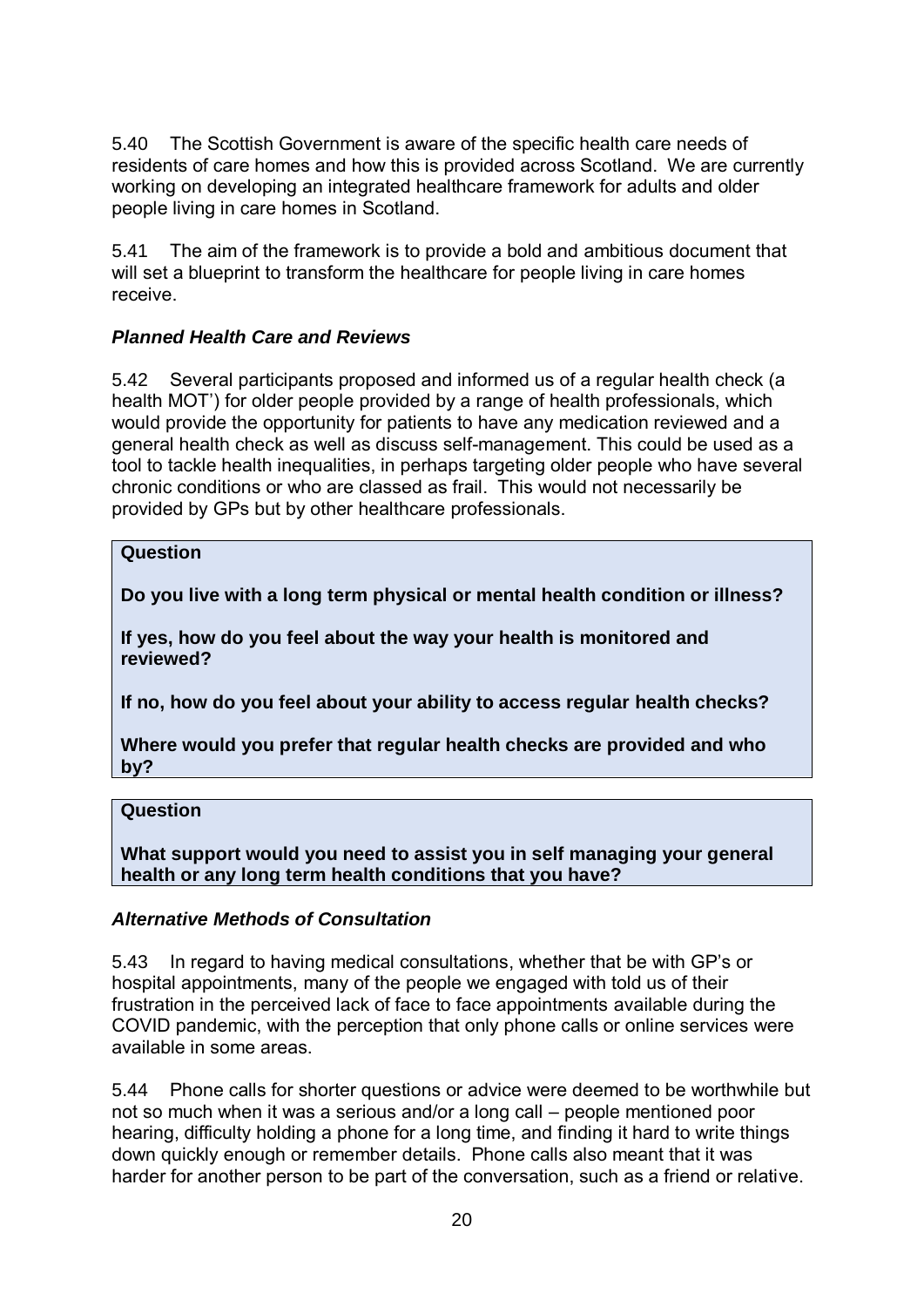5.45 However there was also recognition that the GP is not always the first port of call, and some NHS Boards had been running promotional campaigns detailing the different types of services available – who to contact and when.

5.46 In the July 2020 the Scottish Government launched [Right Care Right Place,](https://www.nhsinform.scot/campaigns/right-care-right-place) highlighting the way in which access urgent care had changed. This included the use of minor injuries units and pharmacies in providing healthcare advice and support to treat minor illnesses and common conditions in local communities.

#### **Question**

**Tell us about your experience of any health care appointments you have had in the last 2 years:**

- **which healthcare services did you use?**
- **what type of appointments did you have (e.g. face to face, phone, video)?**

**What additional support would you need to make it easier?**

#### **Question**

**What would make it easier for you to know who to contact when in need of advice, support or assistance for a health issue?** 

5.47 The most frequent single improvement that people said was needed was around patient transport. Aspects and examples that often came up were:

- Getting times of transport and times of clinics etc. to match up
- Improving awareness of staff making appointments and at clinics and on wards of how the system there worked
- Taking account of the needs of people with dementia or other reasons why they need someone they know with them
- Making the telephone contact a Freephone number calls of an hour or longer happening when people are left on hold, all at the person's or their relative's /friend's expense
- Again, there are places where it works well.

#### **Question**

**What is currently working well to support planned health care and treatment?**

**What needs to be improved?**

**Is there anything else you would like to add?**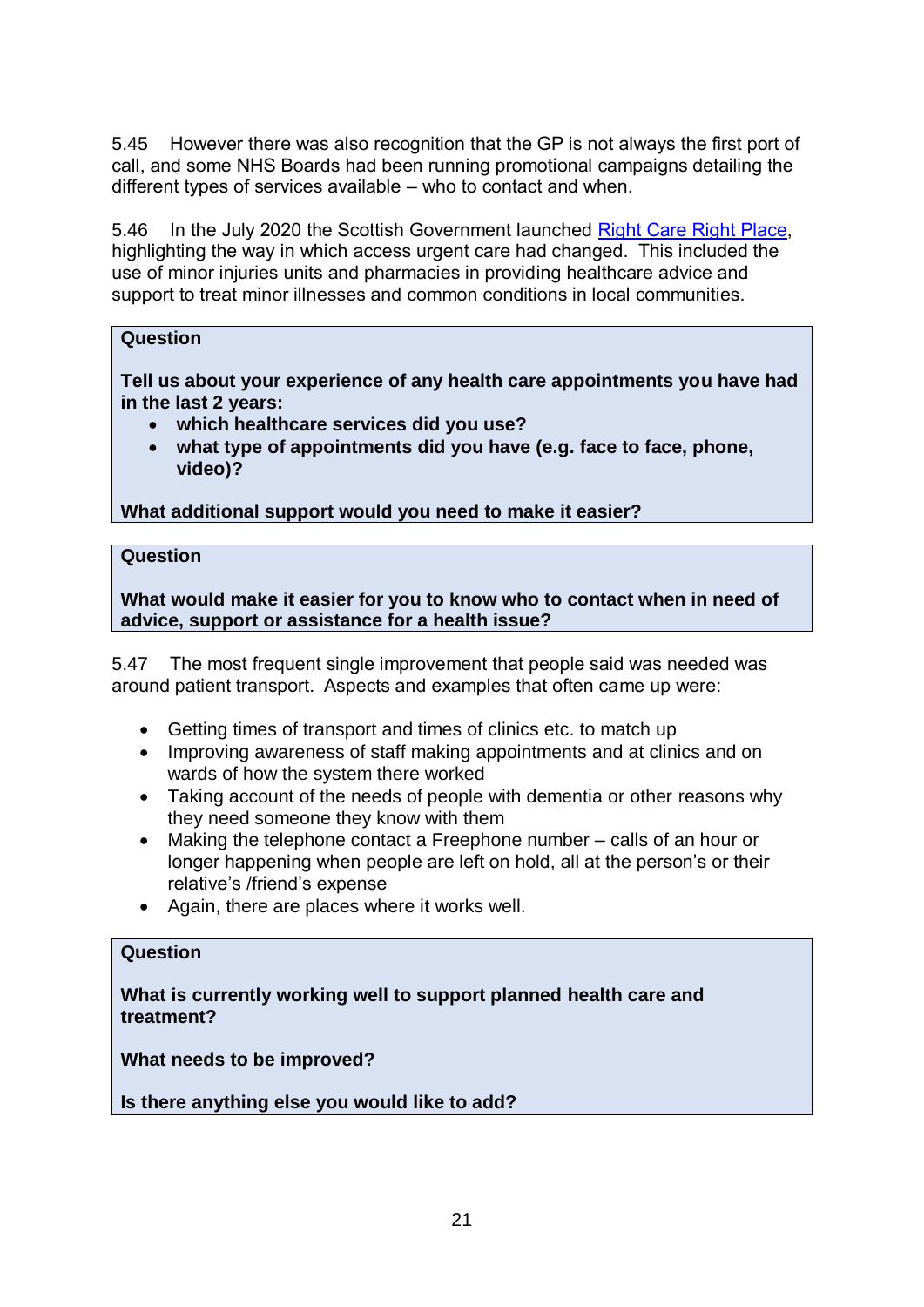#### *Palliative and End of life*

5.48 As people become older, they are often more aware of their mortality and will often live with health conditions which cannot be cured. Palliative care can be defined as 'good care' for people whose health is in irreversible decline and whose lives are coming to an inevitable close. Palliative care includes, but is not exclusively about care at the very end of life. Holistic palliative care interventions can sit alongside planned treatments which are aimed at controlling the underlying disease process. Palliative care can also be provided in an urgent or emergency setting.

5.49 Many of the people we talked to had experience of end-of-life care for a relative or friend over the past few years - this included both before and during COVID. A few people were at this stage themselves or for someone very close to them so were describing recent or current experience.

5.50 The majority of who we spoke to thought this was important and that people should be talking about issues around mortality more to professionals and with their family and friends, even though it could be difficult. Most of the people involved in these conversations had discussed it with at least one person, but not with everyone in their family or with the services they were in touch with: mostly they thought of who was sensible, who would listen to them and who would not get too upset.

5.51 There were also usually a series of small conversations rather than sitting down for one big conversation. People also talked about where they had the conversations, such as on a walk, or on holiday, or just having a chat in the garden because it felt the right time, or around something in a TV programme they were watching together.

5.52 People also said they talked as much or more about what they did not want to happen to them as they approached the end of their life. Some people said they had talked about this around COVID and what they wanted to happen if they did become very ill now or when it happened in the future.

5.53 More people would be reassured and be willing to talk about what they want for the end of their life – both around care and how they wanted to live at that point – if they knew that the services would be there to ensure that pain and other distressing symptoms could be managed and that their family or friends would not be left with practical care for them and no real back up advice or support.

5.54 Those people who had received support from a palliative care and/or end of life team had almost all experienced delays in getting the care started, usually because someone in the NHS did not understand how to make the referral or delayed because they did not understand what these services do.

5.55 Those who did have access to the support were very positive about the impact for the person and their family. One person described the team that supported her husband as the NHS's best kept secret as well as its best service.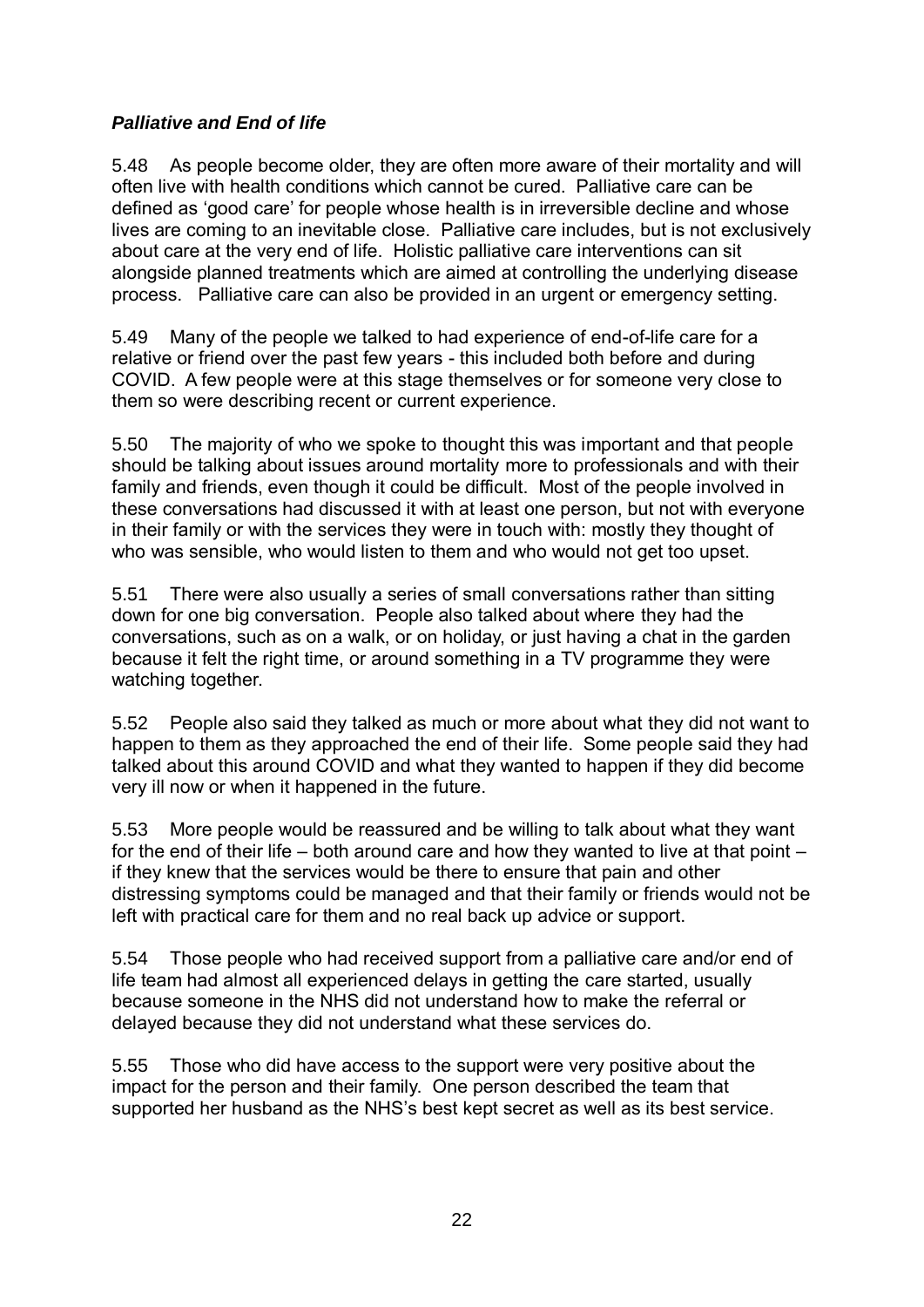5.56 People thought that getting better awareness and confidence around end-oflife conversations and support among health and social care staff is as much a priority as getting awareness among the public.

#### **Example of Best Approach – Compassionate communities**

In recent years, several community development initiatives have been established to help improve experiences of death, dying and bereavement, for example the Truacanta Project, Compassionate Inverclyde and Strathcarron Compassionate Communities.

Community Development is a process where community members come together to take collective action and generate solutions to common problems. Community development seeks to support communities to harness their existing assets, and empower individuals and groups of people with the skills they need to effect change within their communities. Community Development approaches to end of life care are about establishing strong care and support networks that reinforce a sense of control over life-threatening/limiting illnesses, and enhance the community's ability to deal with death dying, loss and care. Collectively, these types of initiatives are often referred to as 'compassionate communities' initiatives.

Compassionate communities do not assume the formal service responsibilities of health and social care services - their role is different and complimentary. Examples of initiatives undertaken by compassionate community initiatives include:

- No-one Dies Alone an initiative that trains and supports compassionate citizens as companions for people and families in the last hours of life. Currently there are NODA initiatives in Inverclyde and Ayrshire.
- Compassionate Neighbours a hospice-led social movement of local people enabled and supported to be more compassionate in their local communities. In Scotland, Strathcarron Hospice and St Columba's Hospice are supporting Compassionate Neighbours Initiatives.
- Creating supportive opportunities to talk several community-led organisations including Say Something Dundee, Truacanta Perthshire, Highland Truacanta and North Berwick Compassionate Community run informal events providing opportunities for local people to discuss and plan ahead for ill health and dying.

5.57 The Scottish Government has committed to producing a new palliative and end of life care strategy in 2022. It is envisioned that the new national strategy for palliative and end of life care will take a whole system, public health approach.

#### **Question**

**When you, or a family member approach end of life, what care and support would you want?**

**When thinking about palliative and end of life care in Scotland, what is working well?**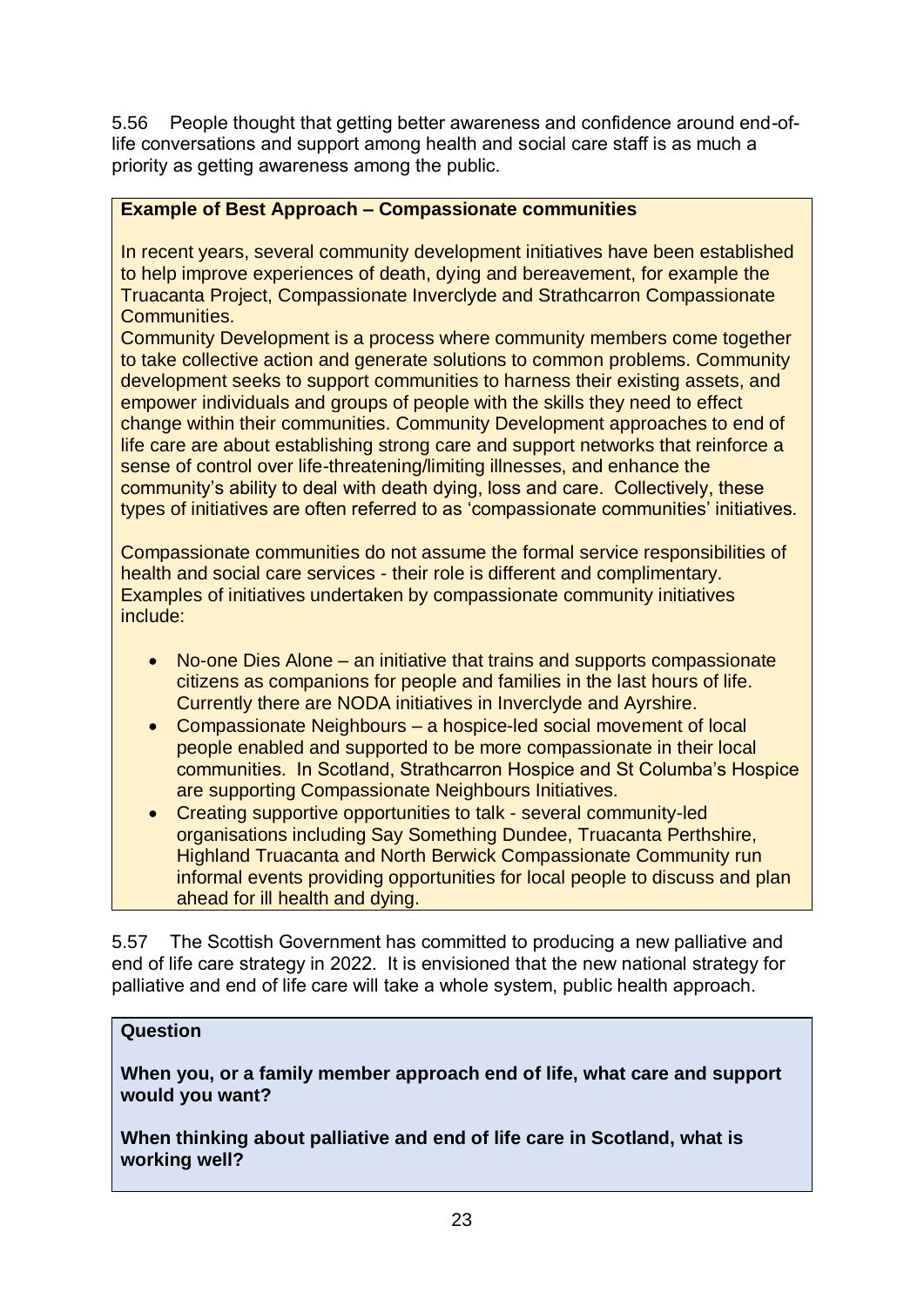**What could be improved?**

#### **Is there anything else you would like to add?**

#### **Question**

**What would assist you in having discussions with family or medical professionals about how you would like to be cared for, as you approached the end of life?**

#### **Who would you prefer to have these conversations with?**

#### **Example of Best Approach – Palliative Care at Home**

The Ayrshire Hospice Community Palliative Care Nurse Specialist (SPCN) team has increased their service, extending to cover 7 days a week. The aim is to provide support and advice for patients, families and other health professionals, improving continuity of care, reducing anxiety for patients and their carers, improve symptom management and avoid crisis situations leading to hospital admission if the patient's preferred place of care or death is home.

Early evaluation has shown having input from the SPCN team has avoided crisis situations where previously patients would have been admitted to hospital.

#### **Question**

**Is there anything else you would like to add about integrated planned care for older people?**

#### **Integrated Unscheduled Care**

5.58 Unscheduled care is care and treatment which cannot be reasonably forseen or planned in advance. Unscheduled care and treatment can be required at any time of the day. Unscheduled care includes emergency GP appointments or A&E treatment.

5.59 In this section, we want you to think about the range of health services which you use which are not planned in advance. This can include:

- An integrated urgent response to support self care and management that help avoid attendances to hospital or other acute settings, allowing patients to be treated at home/closer to home.
- Delivering high-quality emergency care for all citizens to improve patient experience with a specific focus on first 72 hours – to reduce admission, where possible, and overall length of stay.
- Optimise patient journey that plans for discharge from admission, reducing length of stay and transfers of care.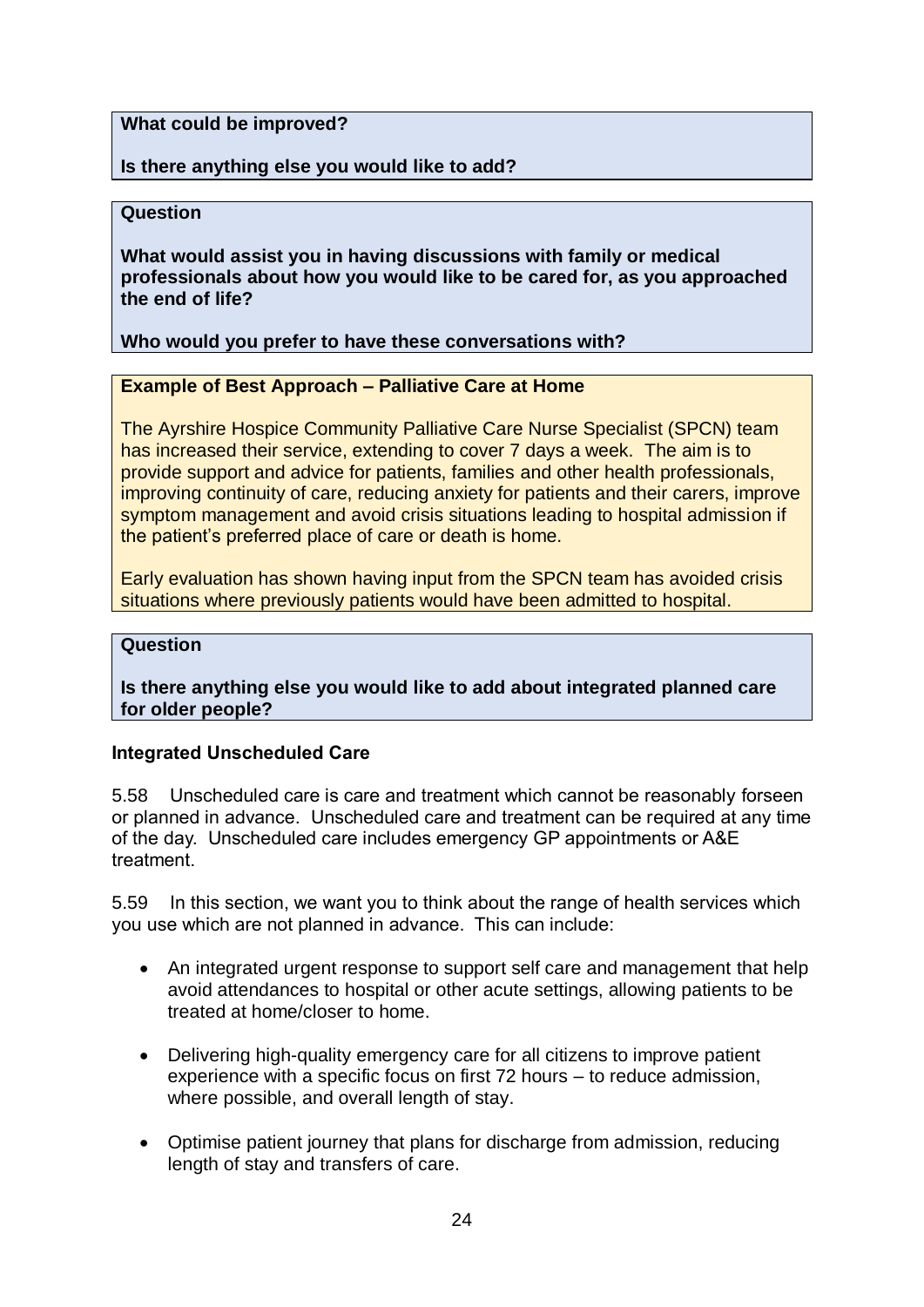• Enhance intermediate care services to allow discharge without delay, avoid readmission and keep patients out of an acute setting. Provide support to those citizens in need of urgent health and/or social care and to deliver them back to independent living or continued support from local multidisciplinary teams.

#### *What you Told us*

5.60 Post operative is the time period after surgery. Post operative support varies – even in the same health and social care partnership area. Older people need extra assistance post operative – whether it be with dressings or just a general chat on how they are feeling.

#### **Question**

**What is currently working well to support older people who require urgent or emergency care?**

**What could be improved?**

**Is there anything else you would like to add?**

#### **Question - What support do older people need after surgery?**

5.61 Where the Hospital at Home service is available, we received great feedback. Older people said it helped beat any anxiety which may come when attending a hospital appointment (what time is appointment, how to get there, who to take etc.). All consuming by the time the appointment comes.

#### **Example of Best Approach – Hospital at Home**

Hospital at Home is a service that provides acute, hospital-level care by healthcare professionals in a person's own home for a condition that would otherwise require acute hospital admission.

Several health boards across Scotland have this service. There are a variety of different models and approaches through which such a service can be delivered. Care will be delivered to you in your own home and although varies it can include intravenous antibiotics and fluids, oxygen and access to investigations such as Xrays. Care is delivered by multidisciplinary teams of healthcare professionals and is for a short, defined period of time during an acute illness.

#### **Question**

**Do you have any experience of Hospital at Home?** 

**What are your thoughts on the service?**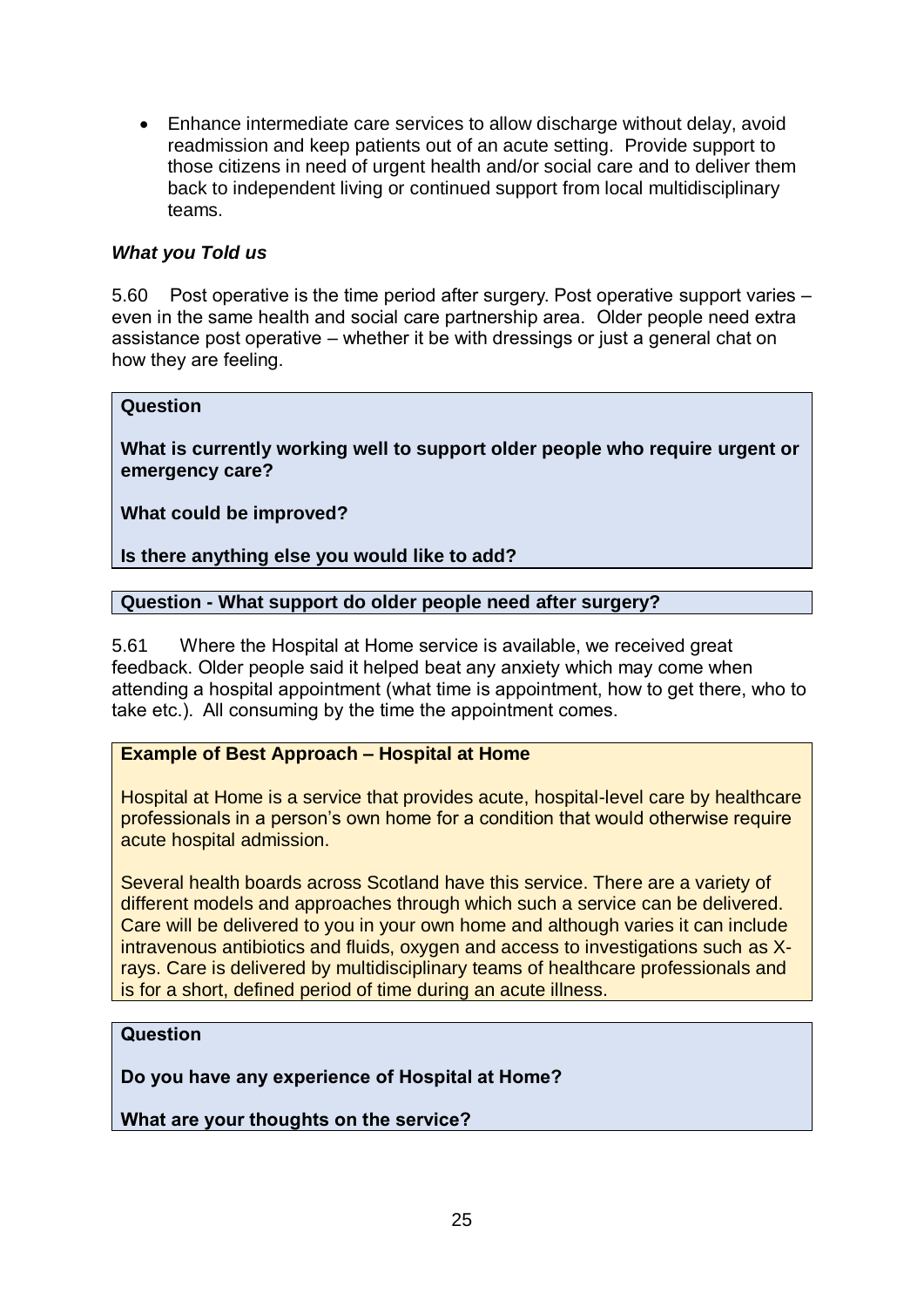#### **Question**

**If you have no experience of Hospital at Home, do you think this is a service you would use if needed and benefit from?**

#### **Question**

**Is there anything else you would like to add about integrated planned care for older people?**

#### **Question**

**Please use this space to highlight or raise any other areas you feel should be included in the new health and social care strategy for older people.**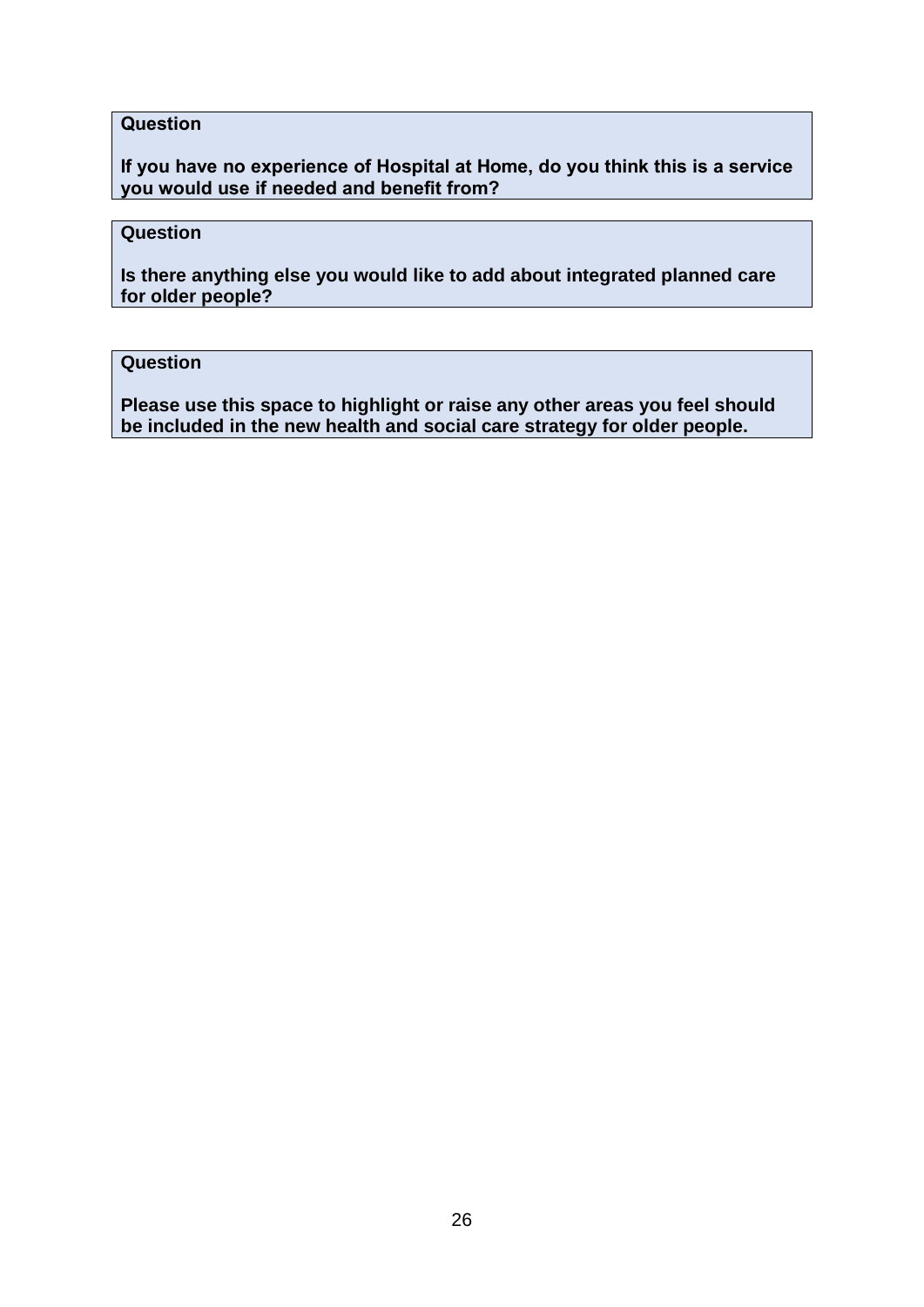#### **6. Next Steps and How to Respond**

6.1 We now seek your comments on this consultation paper, which can be made online at<https://consult.gov.scot/> or by emailing us at [olderpeopleshealthstrategy@gov.scot.](mailto:olderpeopleshealthstrategy@gov.scot)

6.2 As well as this consultation paper we will also carry out an extensive consultation and public engagement exercise where we will meet with a wide range of older people, the organisations that support then and clinicians and health professionals who are involved in the provision of health and social care.

6.3 The consultation process will take place from 28 February-19 June. After which the consultation responses will be analysed and along with feedback from our engagement events will be used to form a final Health and Social Care Strategy for Older People which will be published later in 2022.

Directorate for Healthcare Quality and Improvement: Planning and Quality February 2022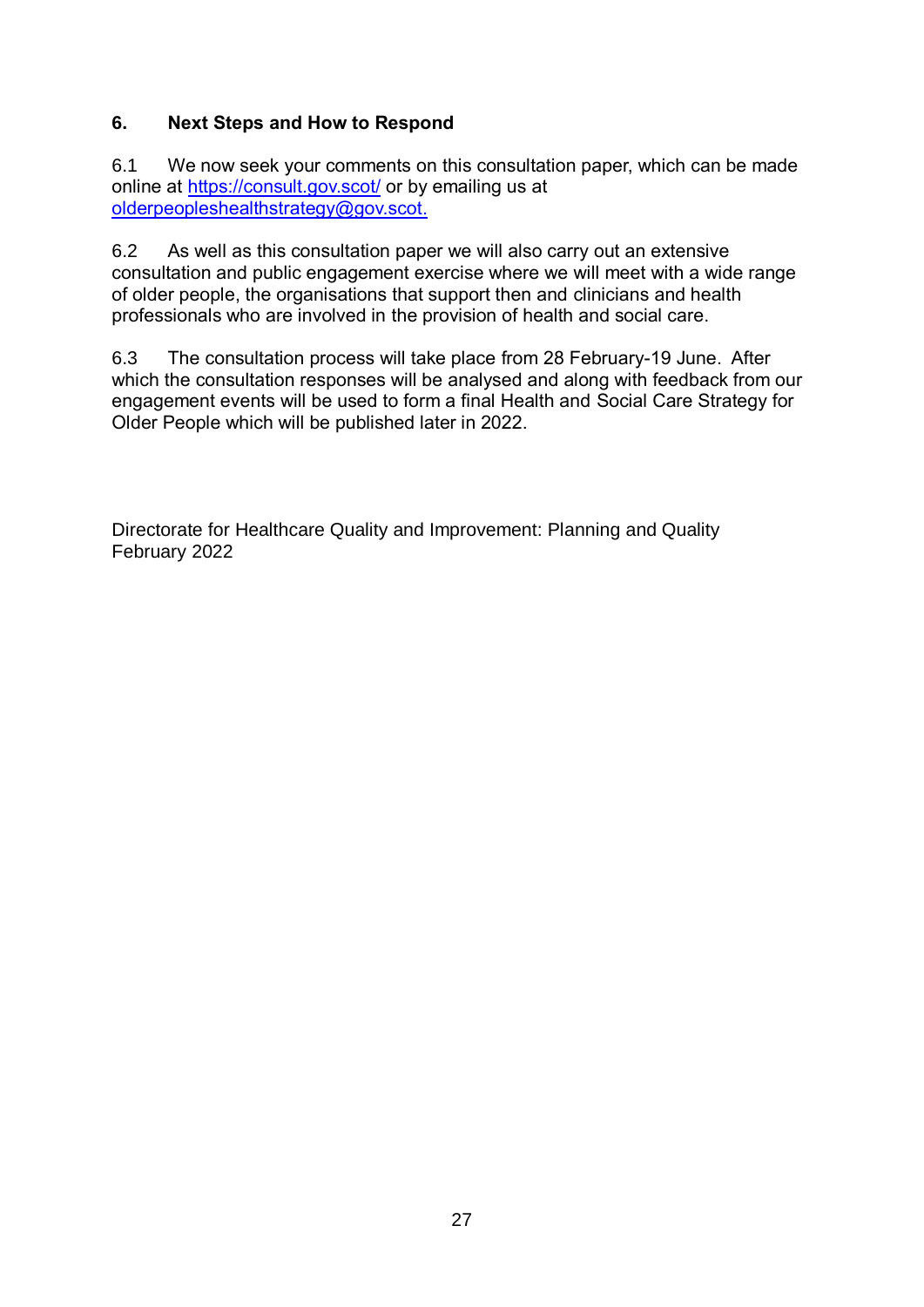#### **Responding to this Consultation**

We are inviting responses to this consultation by 19 June 2022

Please respond to this consultation using the Scottish Government's consultation hub, Citizen Space [\(http://consult.gov.scot.](http://consult.gov.scot/) You can save and return to your responses while the consultation is still open. Please ensure that consultation responses are submitted before the closing date of 19 June 2022

If you are unable to respond using our consultation hub, please complete the Respondent Information Form to:

Older People's Health Team Scottish Government Area GR St Andrews House Regent Road Edinburgh EH1 3DG

#### **Handling your response**

If you respond using the consultation hub, you will be directed to the About You page before submitting your response. Please indicate how you wish your response to be handled and, in particular, whether you are content for your response to published. If you ask for your response not to be published, we will regard it as confidential, and we will treat it accordingly.

All respondents should be aware that the Scottish Government is subject to the provisions of the Freedom of Information (Scotland) Act 2002 and would therefore have to consider any request made to it under the Act for information relating to responses made to this consultation exercise.

If you are unable to respond via Citizen Space, please complete and return the Respondent Information Form included in this document.

To find out how we handle your personal data, please see our privacy policy: <https://www.gov.scot/privacy/>

#### **Next steps in the process**

Where respondents have given permission for their response to be made public, and after we have checked that they contain no potentially defamatory material, responses will be made available to the public at [http://consult.gov.scot.](http://consult.gov.scot/) If you use the consultation hub to respond, you will receive a copy of your response via email.

Following the closing date, all responses will be analysed and considered along with any other available evidence to help us. Responses will be published where we have been given permission to do so. An analysis report will also be made available.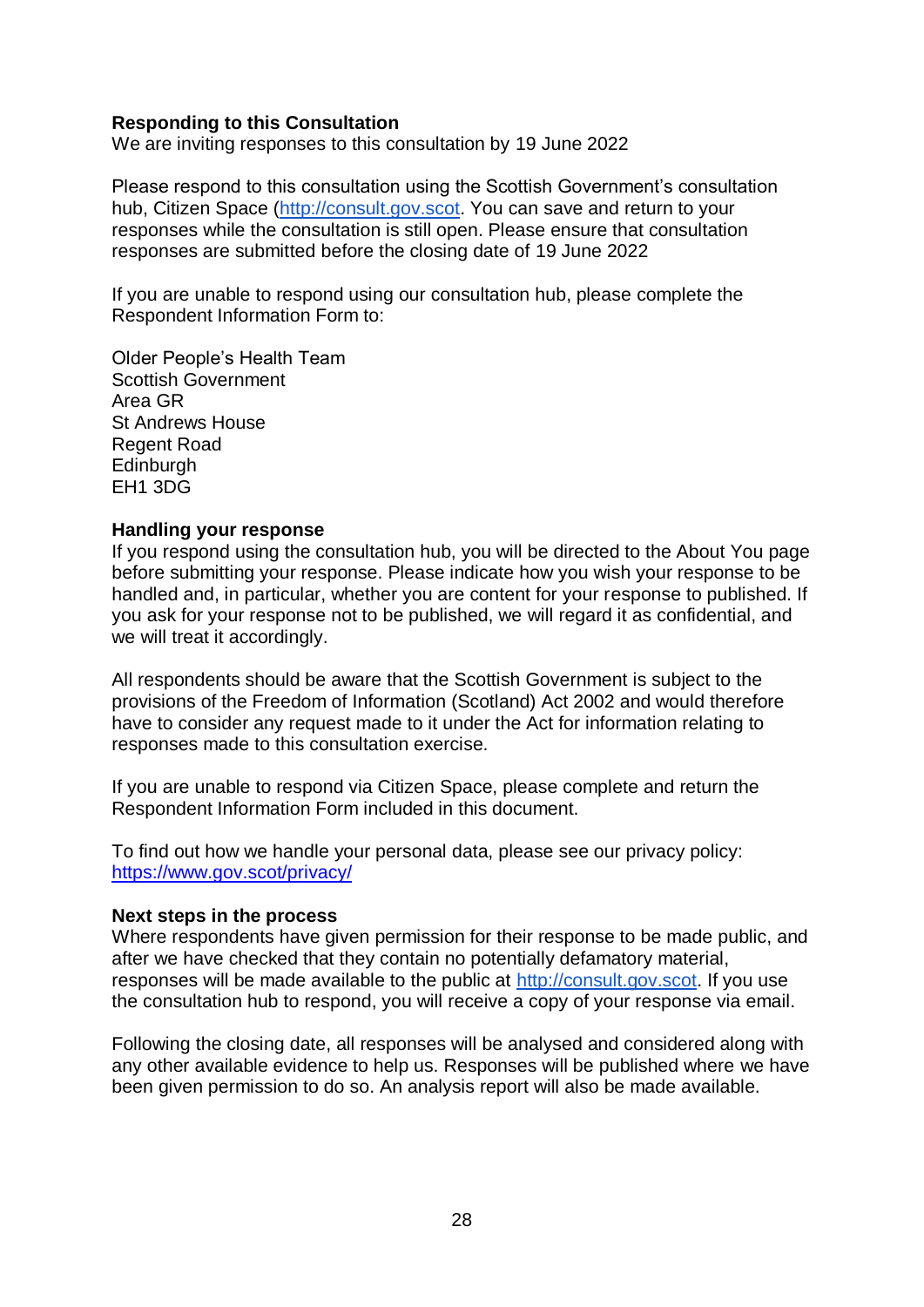#### **Comments and complaints**

If you have any comments about how this consultation exercise has been conducted, please send them to the contact address above or at [olderpeopleshealthstrategy@gov.scot](mailto:olderpeopleshealthstrategy@gov.scot)

#### **Scottish Government consultation process**

Consultation is an essential part of the policymaking process. It gives us the opportunity to consider your opinion and expertise on a proposed area of work.

You can find all our consultations online: [http://consult.gov.scot.](http://consult.gov.scot/) Each consultation details the issues under consideration, as well as a way for you to give us your views, either online, by email or by post.

Responses will be analysed and used as part of the decision making process, along with a range of other available information and evidence. We will publish a report of this analysis for every consultation. Depending on the nature of the consultation exercise the responses received may:

- indicate the need for policy development or review
- inform the development of a particular policy
- help decisions to be made between alternative policy proposals
- be used to finalise legislation before it is implemented

While details of particular circumstances described in a response to a consultation exercise may usefully inform the policy process, consultation exercises cannot address individual concerns and comments, which should be directed to the relevant public body.